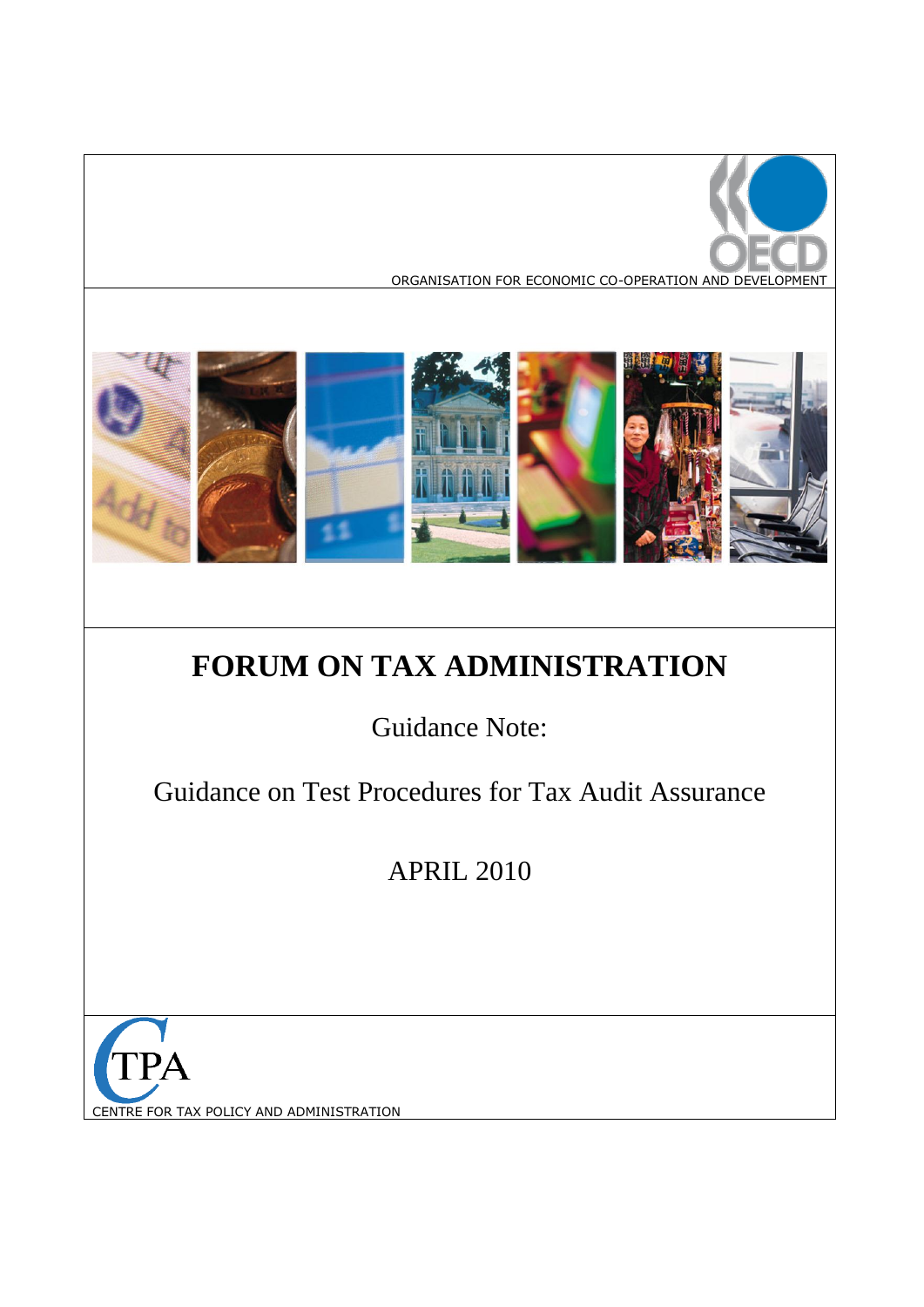## **TABLE OF CONTENTS**

| B4. To confirm the completeness, accuracy, and timeliness of tax declarations15                     |  |
|-----------------------------------------------------------------------------------------------------|--|
|                                                                                                     |  |
|                                                                                                     |  |
|                                                                                                     |  |
| C10. To confirm the facility to trace source documents through the accounting system 22             |  |
| C14. To confirm the correct treatment and reporting of Reverse Charge/Withholding/Self-assessed Tax |  |
| C15. To confirm the correct treatment and reporting of Bad Debt Relief for VAT 23                   |  |
|                                                                                                     |  |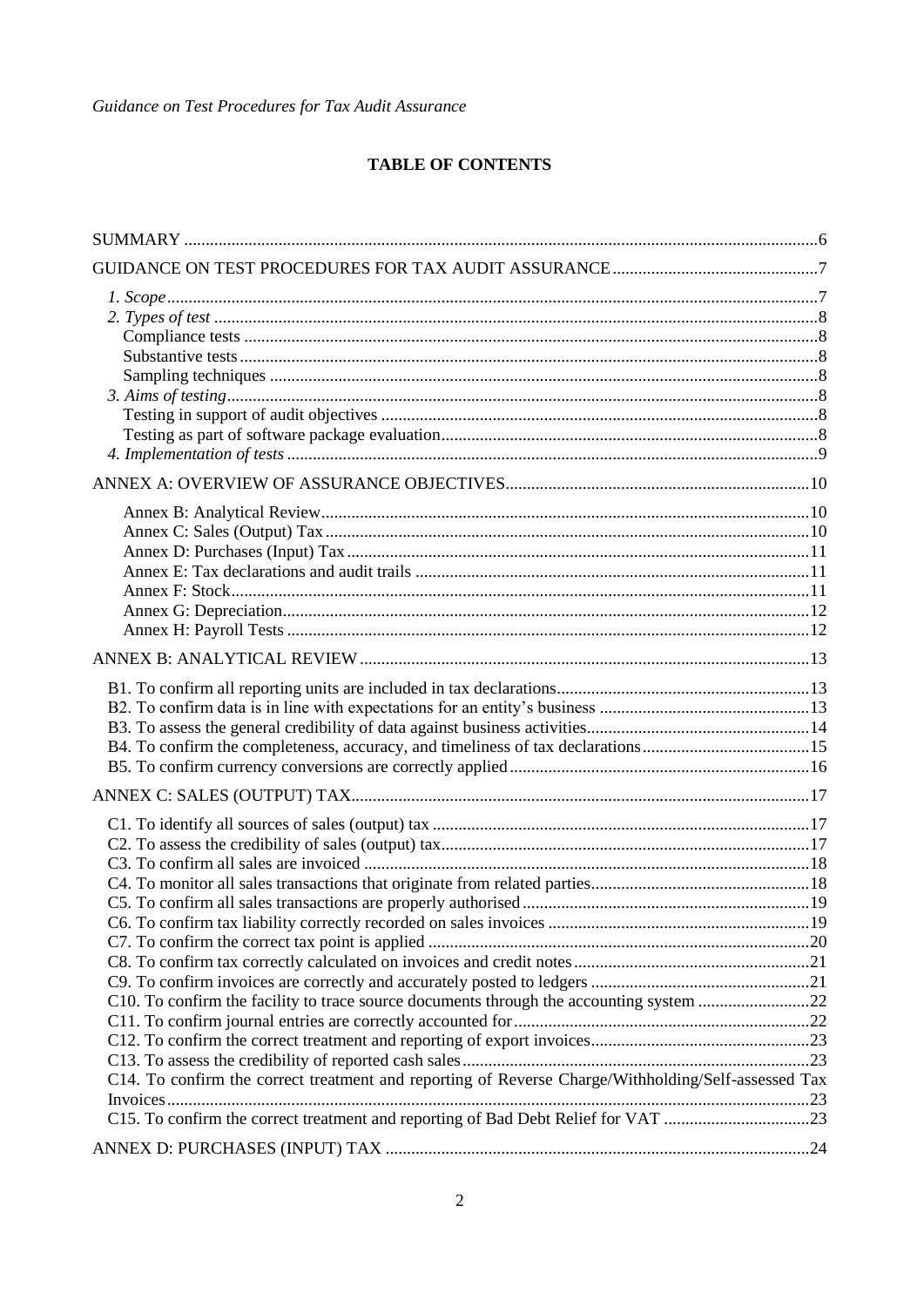| D12. To confirm the correct treatment and reporting of Reverse Charge/Withholding/Self-assessed Tax |  |
|-----------------------------------------------------------------------------------------------------|--|
|                                                                                                     |  |
| D13. To confirm the correct treatment and reporting of bad debt relief for VAT 30                   |  |
|                                                                                                     |  |
|                                                                                                     |  |
|                                                                                                     |  |
|                                                                                                     |  |
|                                                                                                     |  |
|                                                                                                     |  |
|                                                                                                     |  |
|                                                                                                     |  |
|                                                                                                     |  |
|                                                                                                     |  |
|                                                                                                     |  |
|                                                                                                     |  |
|                                                                                                     |  |
|                                                                                                     |  |
|                                                                                                     |  |
|                                                                                                     |  |
|                                                                                                     |  |
|                                                                                                     |  |
|                                                                                                     |  |
|                                                                                                     |  |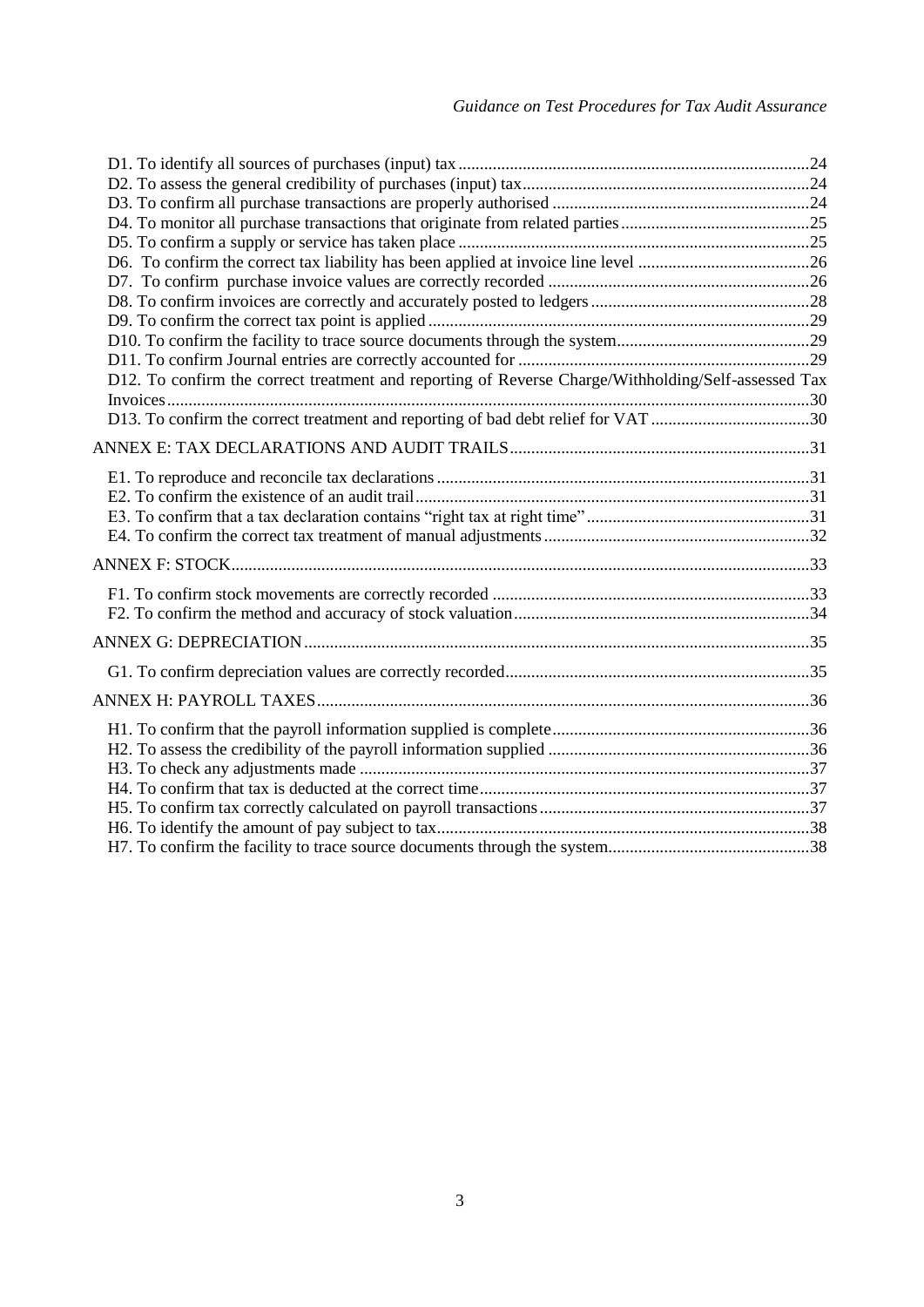# **ABOUT THIS DOCUMENT**

#### *Purpose*

The purpose of this note is to provide guidance on the compliance and substantive testing of transaction data held in accounting applications that facilitate the production and retention of tax accounting records and declarations.

#### *Background to the Forum on Tax Administration*

The Forum on Tax Administration (FTA) was created by the Committee on Fiscal Affairs (CFA) in July 2002. Since then the FTA has grown to become a unique forum on tax administration for the heads of revenue bodies and their teams from OECD and selected non-OECD countries.

In 2009 participating countries developed the FTA vision setting out that… *The FTA vision is to create a forum through which tax administrators can identify, discuss and influence relevant global trends and develop new ideas to enhance tax administration around the world.*

This vision is underpinned by the FTA's key aim which is to…*improve taxpayer services and tax compliance – by helping revenue bodies increase the efficiency, effectiveness and fairness of tax administration and reduce the costs of compliance.*

To help carry out this mandate, the FTA's work is directly supported by specialist Sub-groups including the Tax e-Audit Group whose work is directed at developing internationally agreed software standards designed to facilitate:

- a reduction of compliance costs for businesses;
- a reduction of administrative costs for revenue bodies;
- the enhancement of the outcomes of audits of businesses carried out by revenue bodies; and
- the provision of a platform to make it easier for revenue bodies to co-operate in areas such as joint audits.

The Tax e-Audit Group includes representatives from FTA member countries, software developers, and the accountancy and audit professions.

#### *Background to this Guidance Notes*

This guidance note has been produced in co-operation with representatives from revenue bodies, the accountancy and audit professions, and software developers. It should be regarded as a "living document" in that the inventory of tests may become suitable for amendment or addition to over time as and when implemented by tax authorities and others.

Additional papers to support the standards proposed in this guidance note will be published as needed.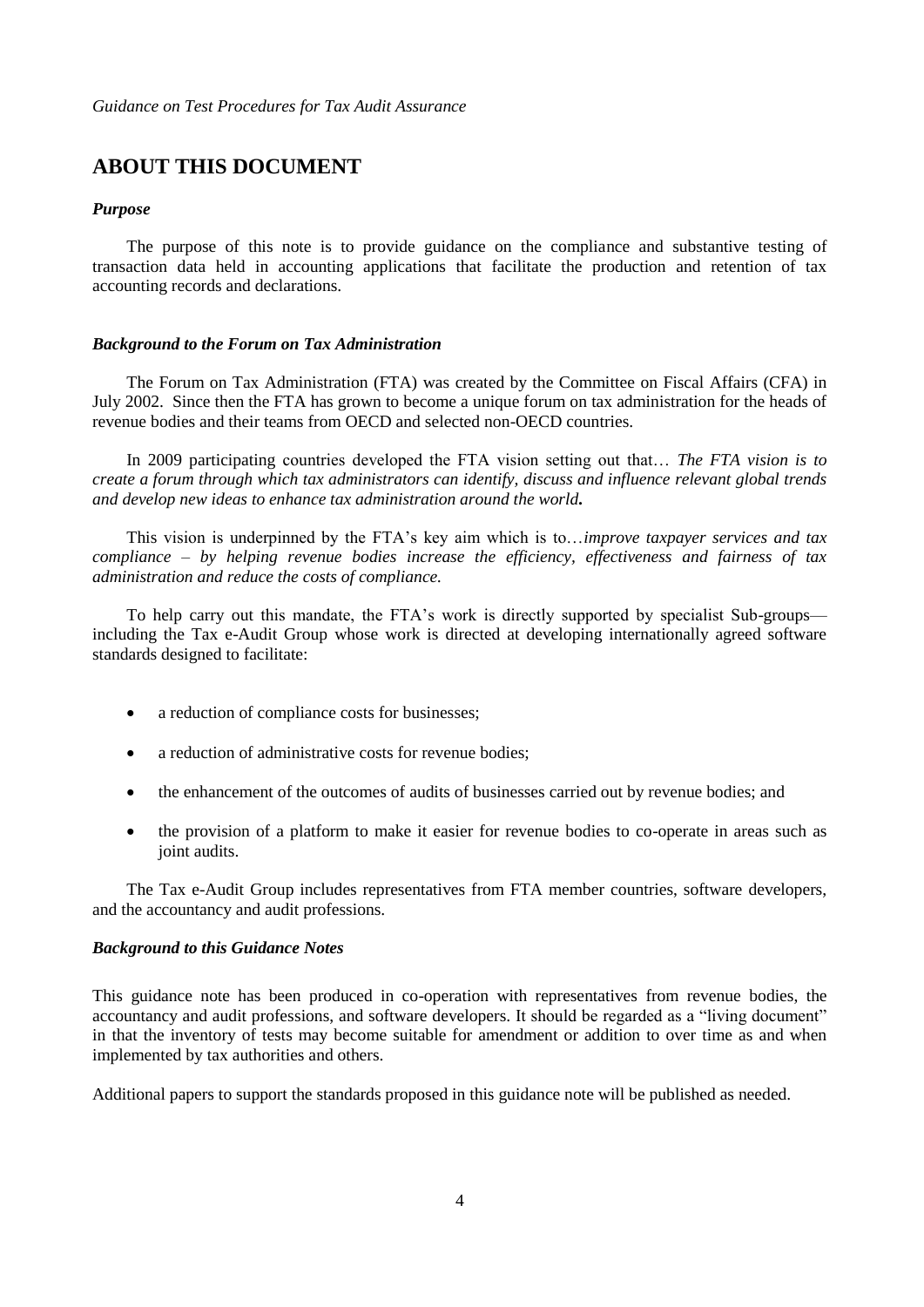#### *Caveat*

Each revenue body faces a varied environment within which they administer their taxation system. Jurisdictions differ in respect of their policy and legislative environment and their administrative practices and culture. As such, a standard approach to tax administration may be neither practical nor desirable in a particular instance.

The documents forming the OECD tax guidance series need to be interpreted with this in mind. Care should always be taken when considering a country's practices to fully appreciate the complex factors that have shaped a particular approach.

#### *Enquiries and further information*

Enquiries concerning any matters raised in this guidance note should be directed to [elizabeth.goli@oecd.org.](mailto:elizabeth.goli@oecd.org)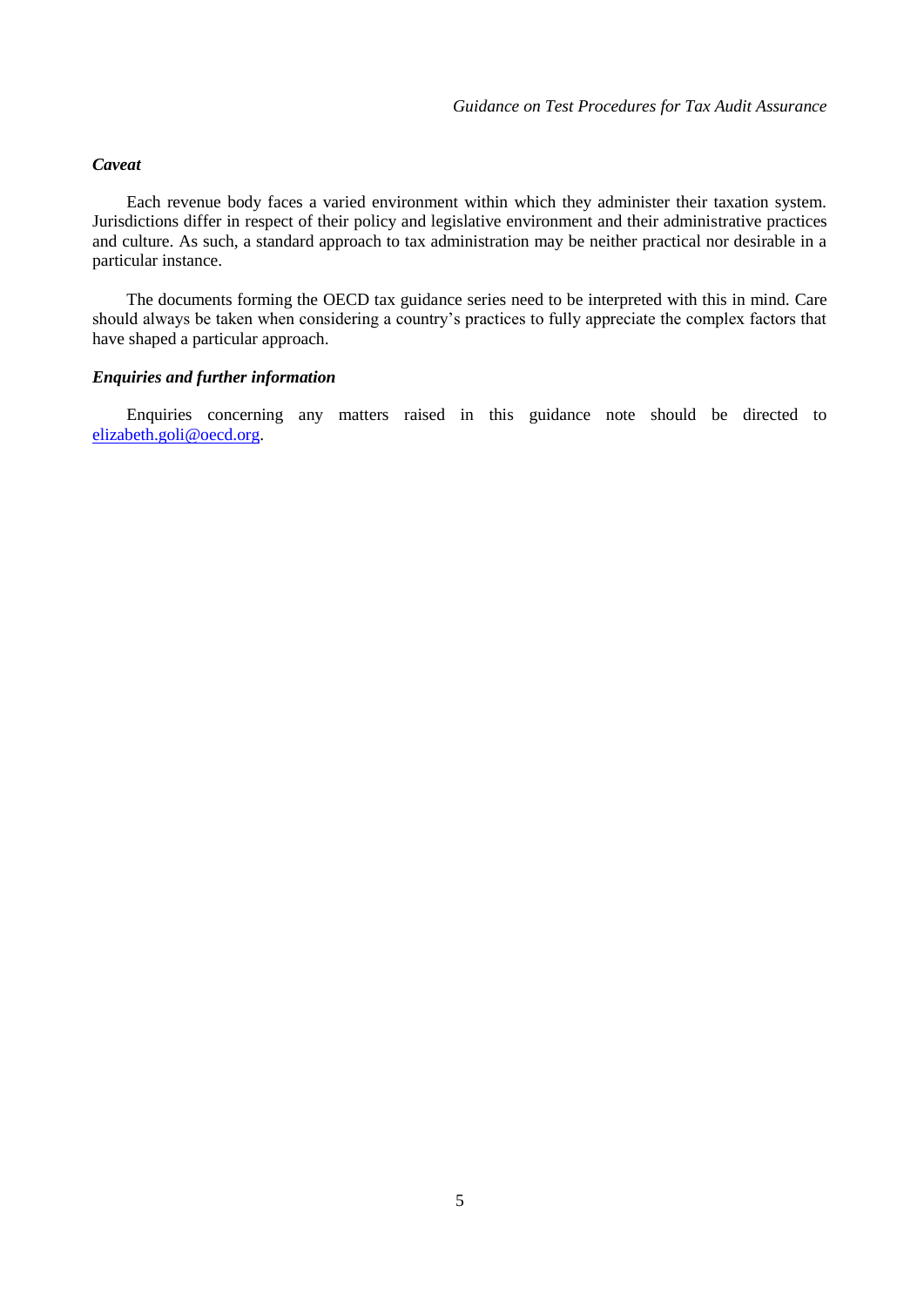#### <span id="page-5-0"></span>**SUMMARY**

1. All tax auditors need to obtain reasonable assurance that tax returns are free from any material misstatement, whether due to fraud or error.

2. The risk of an auditor giving an incorrect audit opinion when the tax returns are materially misstated is known as "audit risk". The auditor reduces audit risk by designing and performing audit procedures to obtain sufficient appropriate audit evidence to be able to draw reasonable conclusions on which to base an audit opinion. Reasonable assurance is obtained when the auditor has reduced audit risk to an acceptably low level.

3. This guidance note looks at the role compliance and substantive testing plays in the achievement of audit assurance by auditors; highlights some of the types of test that may be employed; and examines the overall aims of a test programme. The Annexes contain a substantial inventory of tests, categorized into audit objectives.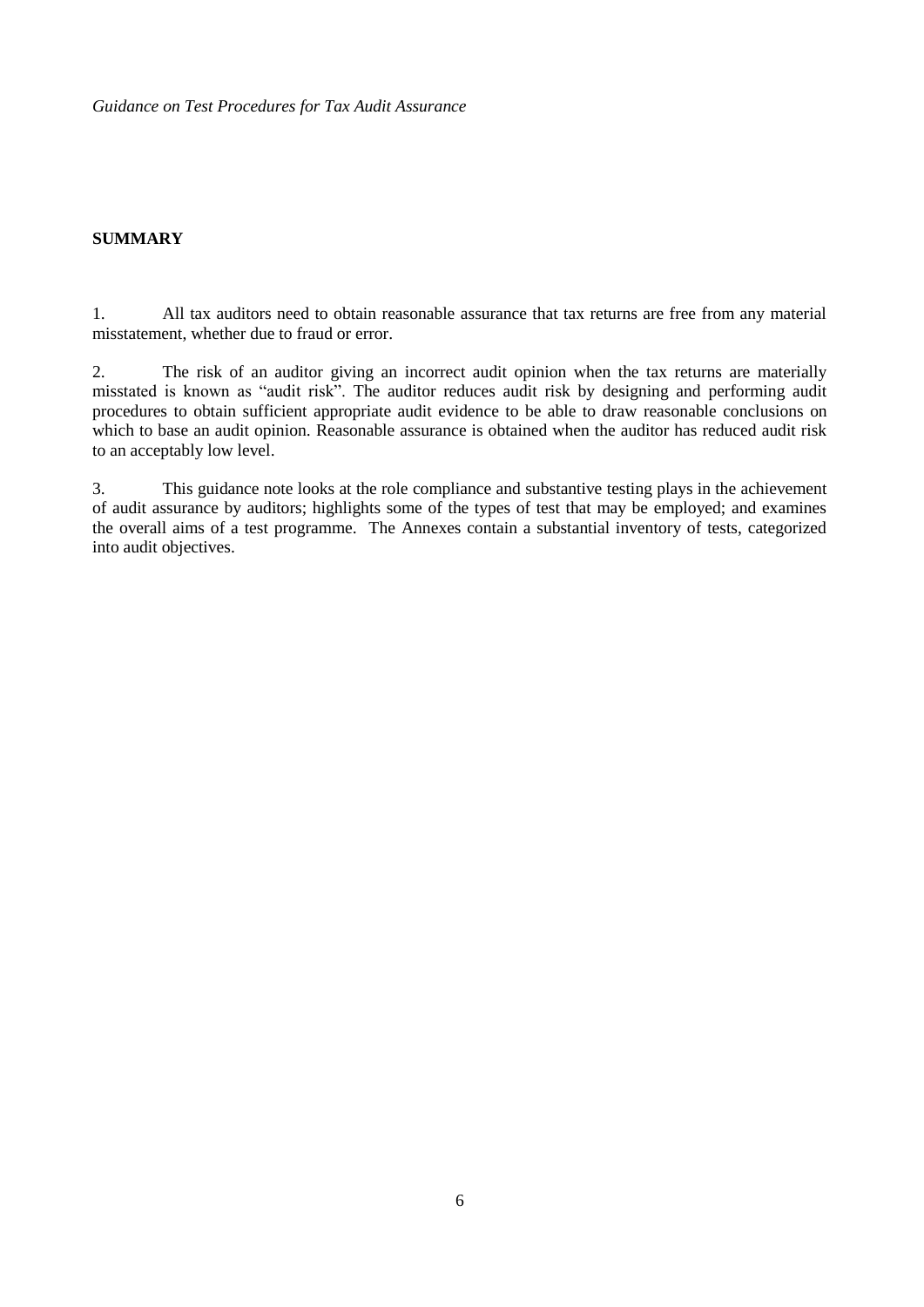#### <span id="page-6-1"></span><span id="page-6-0"></span>*1. Scope*

 $\overline{a}$ 

4. This guidance note provides guidance on the compliance and substantive testing of transaction data held in accounting applications that facilitate the production and retention of tax accounting records and declarations, which range from the complex software used by Multi-National Enterprises (MNEs) to the standard packages used by Small to Medium Enterprises (SMEs).

5. The objective of an audit of the tax affairs of a business is to establish if that business has paid the correct tax at the right time, in accordance with domestic tax legislation. This function has in the past been performed by external auditors from both the private and public sectors. However, there is a growing trend towards voluntary compliance where businesses will self-audit their tax returns prior to filing in order to ensure as far as possible the correctness of a declaration.

6. All tax auditors need to obtain reasonable assurance that tax returns are free from any material misstatement, whether due to fraud or error. An auditor must obtain and evaluate the available audit evidence as part of the assurance process in order to reach an opinion as to whether or not a tax return is correct.

7. The risk of an auditor giving an incorrect audit opinion when the tax returns are materially misstated is known as "audit risk". The auditor should plan and perform the audit to reduce audit risk to an acceptably low level that is consistent with the objectives of an audit. The auditor reduces audit risk by designing and performing audit procedures to obtain sufficient appropriate audit evidence to be able to draw reasonable conclusions on which to base an audit opinion. Reasonable assurance is obtained when the auditor has reduced audit risk to an acceptably low level.

8. The audit evidence to support an opinion can be obtained from a number of sources including examination of accounting and financial records; from the results of an appropriate mix of compliance and substantive testing of data using computer assisted audit techniques; or from a combination of these.

9. In the case of e-commerce, system audit trails may be wholly electronic and contain large volumes of complex data which may be more easily altered or destroyed than their paper equivalents, leaving no record of such actions. In paper-based systems, documents from an external source are usually regarded as possessing an inherently higher degree of credibility than internal documents even before internal controls are applied during entry processing. In e-commerce systems the credibility of any external electronic document used as audit evidence will depend less on its origins and form and more on the nature, source and reliability of internal controls applied during processing and any additional measures applied to ensure its integrity. In the absence of internal controls and additional measures, an auditor should regard any external electronic record produced as audit evidence as being of little more value than an internal electronic record. Auditors will therefore need to test system controls to validate audit evidence in order to form an opinion of the reliability of the records.

10. This guidance, and the detailed list of tests in the Annexes, is intended to be equally applicable to direct taxes (primarily corporate taxes that make use of aggregated entry information as a source for tax

<sup>&</sup>lt;sup>1</sup> This definition equally applies to other areas of auditing such as financial statements.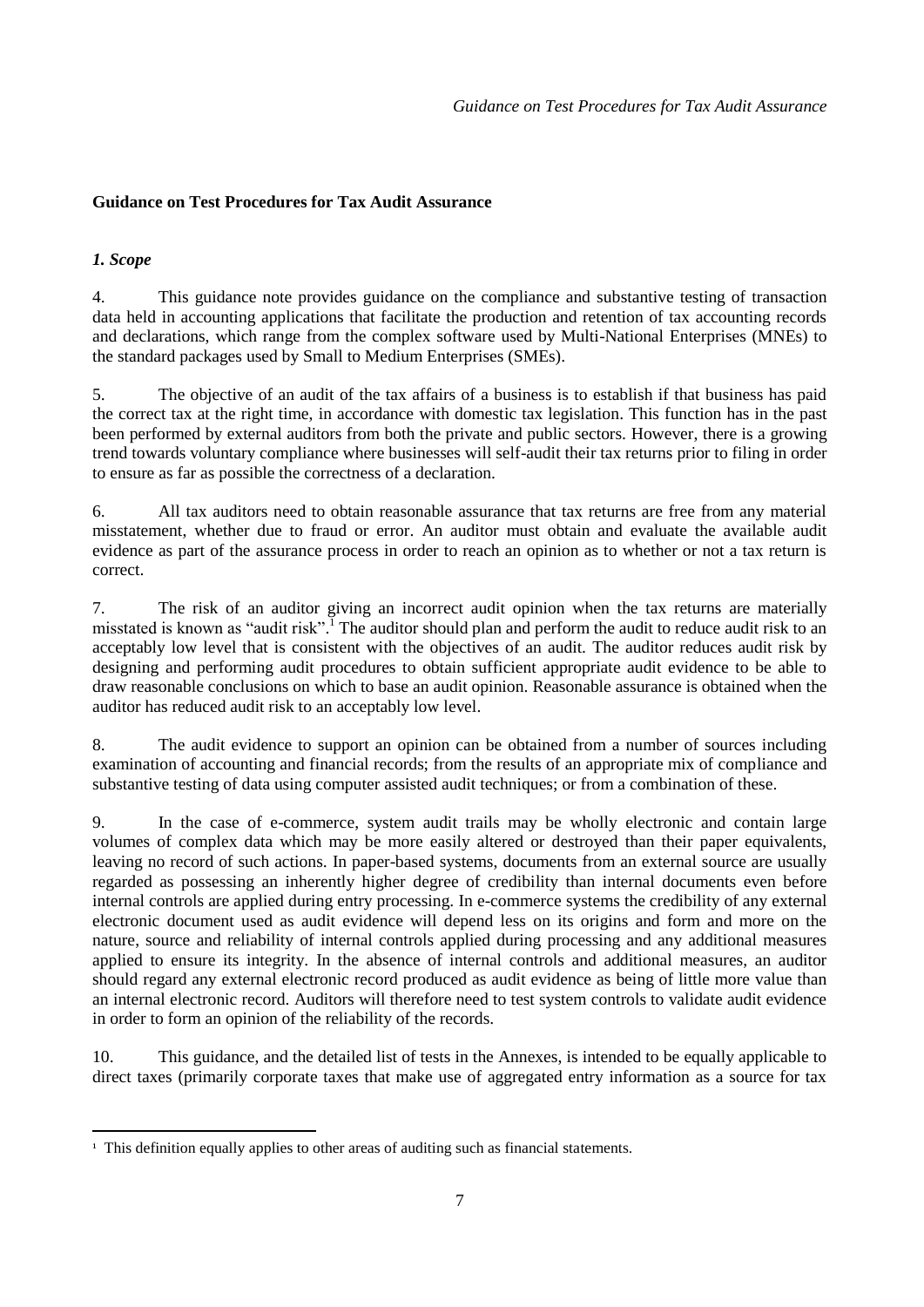declarations), and indirect taxes (GST/VAT) that are transaction – based. However, some tests will be more appropriate to some tax types than others.

#### <span id="page-7-0"></span>*2. Types of test*

#### <span id="page-7-1"></span>**Compliance tests**

11. Compliance testing is used to test the operation of internal controls to determine if they are being applied consistently and correctly. An auditor will seek to achieve a reasonable level of audit assurance that such controls are operating properly.

#### <span id="page-7-2"></span>**Substantive tests**

12. Substantive tests are applied to determine if transactions comply with legislative requirements and are completely and accurately recorded. The degree of substantive testing applied will be influenced by the results of earlier compliance testing, in that strong controls may require less substantive testing whilst weaker controls may require more.

#### <span id="page-7-3"></span>**Sampling techniques**

13. Statistical sampling is commonly used to test for validity in a manner which then allows for evaluation across a population. Tests that refer to physical documentation of assets rather than just computer records require an appropriate statistical sampling technique to be used.

14. Sampling can be performed by applying proprietary audit software or by programs embedded within a system. It is important that embedded programs are thoroughly evaluated before use. Software should feature an appropriate export facility if external programs are used.

#### <span id="page-7-4"></span>*3. Aims of testing*

#### <span id="page-7-5"></span>**Testing in support of audit objectives**

15. One common outcome of testing is the identification of individual entries that may indicate the possibility of error and which may therefore warrant further investigation of internal control procedures. Testing in isolation will therefore not necessarily replace other audit activities such as observational procedures, but rather form part of an overall assurance programme.

#### <span id="page-7-6"></span>**Testing as part of software package evaluation**

16. The traditional method employed in the evaluation of software packages by tax authorities has been the adoption of a systematic approach to acquire a full understanding and appreciation of coding, potential configuration and processing rules. An alternative approach could be to evaluate software using a set of tests that achieve a satisfactory level of audit assurance based on actual transactions resulting from a combination of coding, configuration and processing in terms of their completeness, accuracy, authority and timeliness. This set of tests would be presented to the software developer who would be asked to confirm that each of the tests can be carried out and how they would be achieved. Ideally they would go a step further and build all relevant tests into their software.

17. Annexes B to G of this guidance note contain descriptions of tests designed to meet a number of assurance objectives.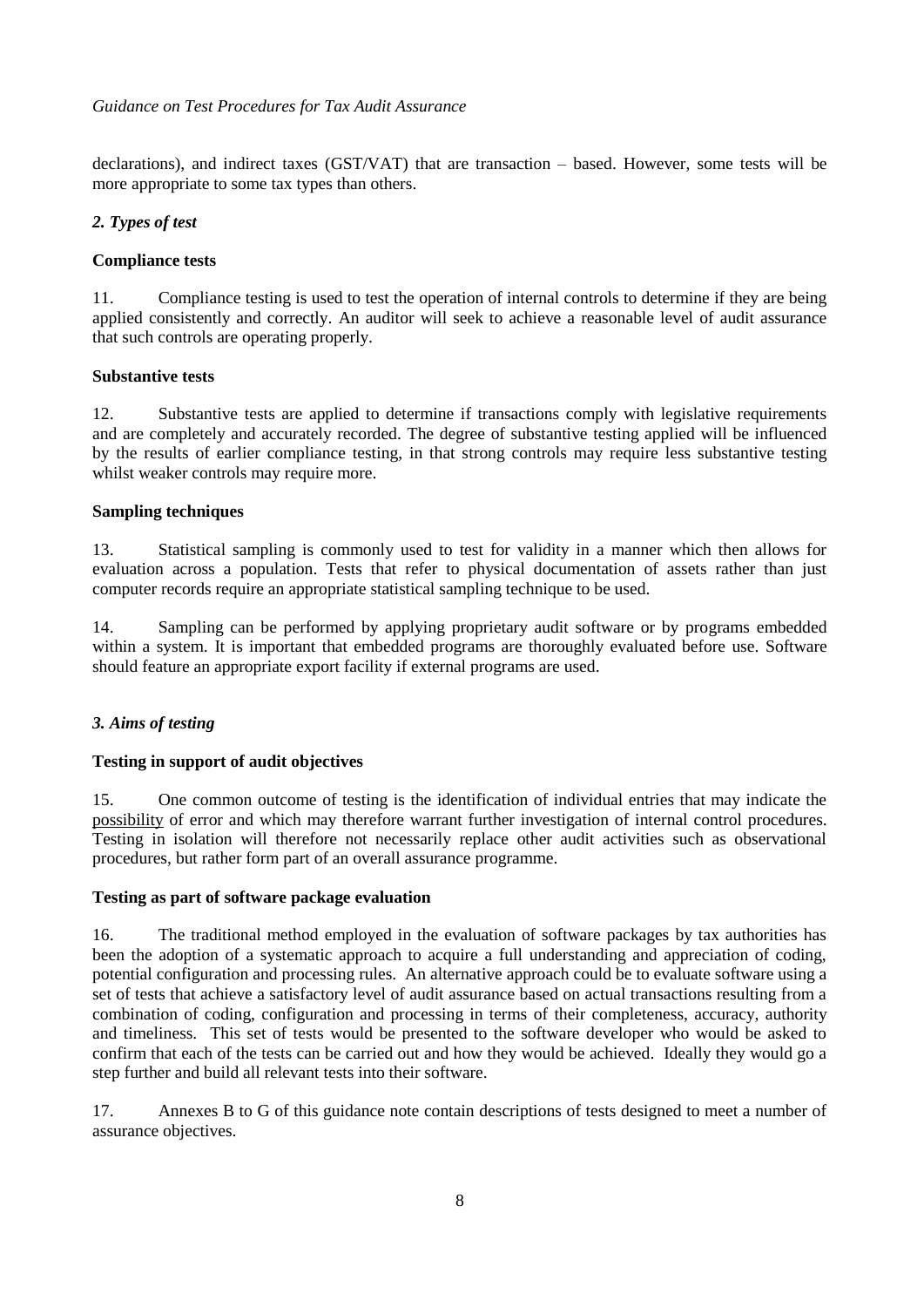#### <span id="page-8-0"></span>*4. Implementation of tests*

18. These tests may be used by:

- a) businesses as part of a voluntary tax compliance programme where the self-testing of data may help businesses to easily and quickly confirm their tax data before filing returns;
- b) private and public sector auditors when developing a substantive test programme for both direct and indirect taxes by the application of audit software combined with a defined set of tests; or
- c) independent audit software developers when implementing these tests in their proprietary audit programs.

19. The implementation of these tests could also be included in the development of the following specialized audit techniques:

- Resident Audit Programs that build compliance into business and accounting systems to ensure improvements in taxpayer compliance behaviour and allow them to self-audit their tax declarations without having to expend any additional effort. Modern business and accounting systems typically include flexible reporting functionality that would allow both the business and the tax auditor to monitor tax areas of specific risk in an efficient and effective way.
- Continuous Audit Techniques. This is a special case of Resident Audit Programs. As the name suggests, continuous audit programs would monitor tax entries "as they happen", and could immediately notify the business, its external auditors, or the revenue body of potential problems. The ability to monitor and correct, if necessary, tax entries prior to making a revenue declaration could provide the business with significant compliance cost savings. Real-time notification of selected tax entries could also result in more efficient use of revenue body resources since it would bring the assurance event closer in time to the actual tax event.

20. The audit automation efficiencies offered by implementation of these tests can be expected to reduce compliance costs for business, administrative costs for revenue bodies, and increase audit efficiency for external auditors.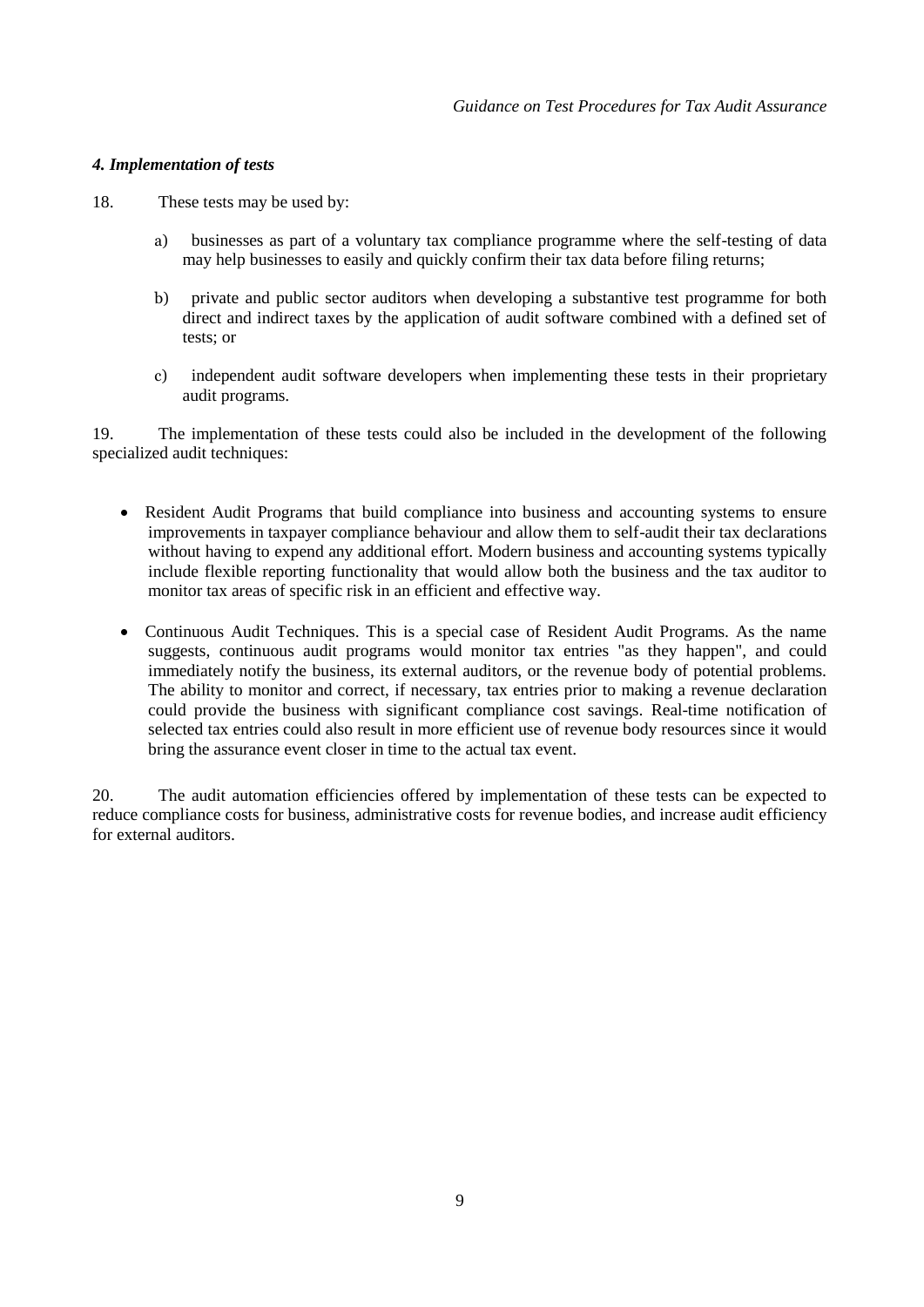#### <span id="page-9-0"></span>**ANNEX A: OVERVIEW OF ASSURANCE OBJECTIVES**

The assurance objectives and associated tests in Annexes B - G of this Guidance Note are as follows:

#### <span id="page-9-1"></span>*Annex B: Analytical Review*

- B1. To confirm all reporting units are included in tax declarations
- B2. To confirm data is in line with expectations for an entity's business
- B3. To assess the general credibility of data against business activities
- B4. To confirm the completeness, accuracy, and timeliness of tax declarations
- B5. To confirm currency conversions are correctly applied

#### <span id="page-9-2"></span>*Annex C: Sales (Output) Tax*

- C1. To identify all sources of sales (output) tax
- C2. To assess the credibility of sales (output) tax
- C3. To confirm all sales are invoiced
- C4. To monitor all sales transactions that originate from related parties
- C5. To confirm all sales transactions are properly authorised
- C6. To confirm tax liability correctly recorded on sales invoices
- C7. To confirm the correct tax point is applied
- C8. To confirm tax correctly calculated on invoices and credit notes
- C9. To confirm invoices are correctly and accurately posted to ledgers
- C10. To confirm the facility to trace source documents through the accounting system
- C11. To confirm journal entries are correctly accounted for
- C12. To confirm the correct treatment and reporting of export invoices
- C13. To assess the credibility of reported cash sales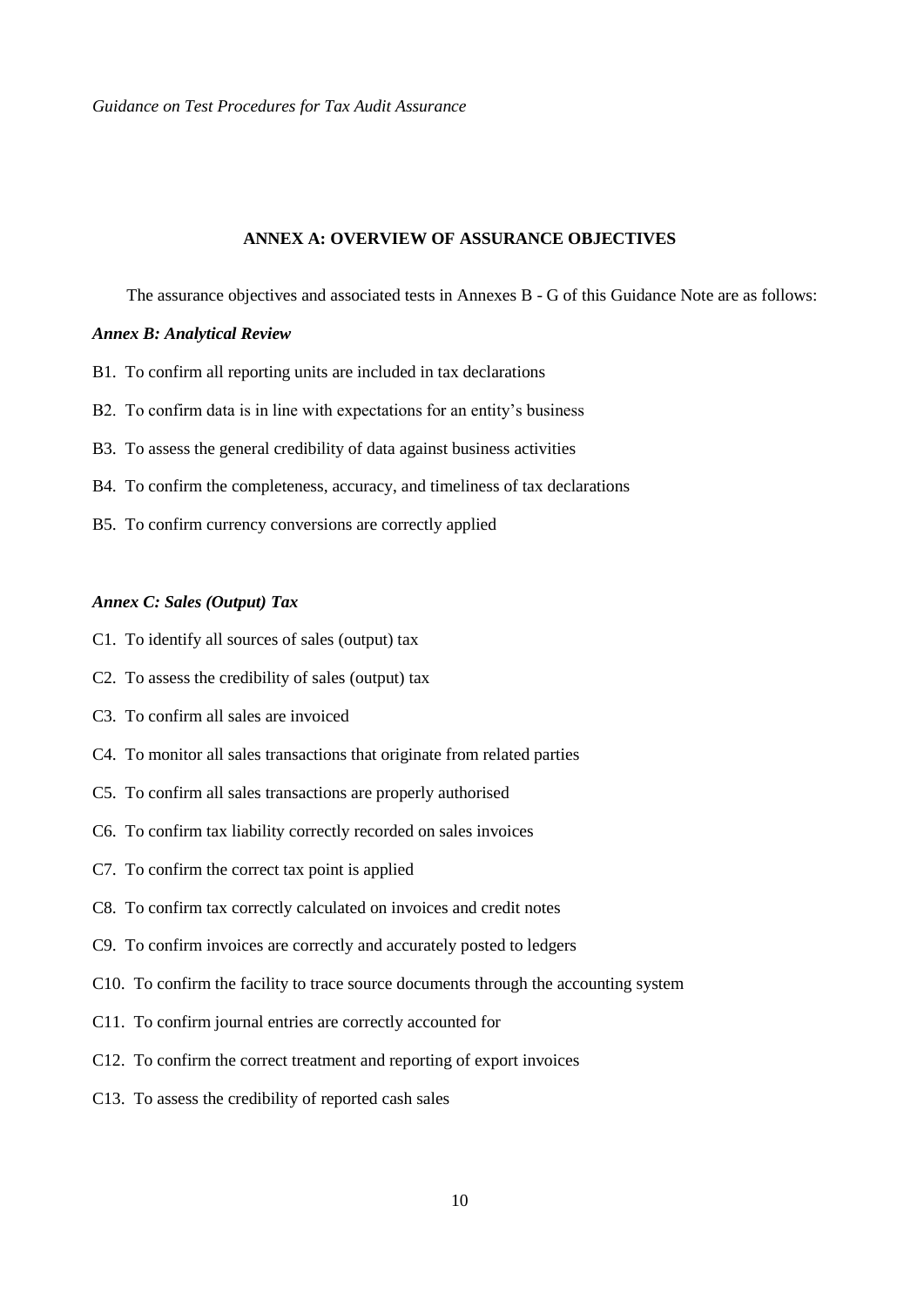- C14. To confirm the correct treatment and reporting of Reverse Charge/Withholding/Self-assessed Tax Invoices
- C15. To confirm the correct treatment and reporting of bad debt relief for VAT

#### <span id="page-10-0"></span>*Annex D: Purchases (Input) Tax*

- D1. To identify all sources of purchases (input) tax
- D2. To assess the general credibility of purchases (input) tax
- D3. To confirm all purchase transactions are properly authorised
- D4. To confirm a supply or service has taken place
- D5. To confirm the correct tax liability has been applied at invoice line level
- D6. To confirm purchase invoice values are correctly recorded
- D7. To confirm invoices are correctly and accurately posted to ledgers
- D8. To confirm the correct tax point is applied
- D9. To confirm the facility to trace source documents through the system
- D10. To confirm journal entries are correctly accounted for
- D11. To confirm the correct treatment and reporting of Reverse Charge/Withholding/ Self-assessed Tax Invoices
- D12. To confirm the correct treatment and reporting of bad debt relief for VAT

#### <span id="page-10-1"></span>*Annex E: Tax declarations and audit trails*

- E1. To reproduce and reconcile tax declarations
- E2. To confirm the existence of an audit trail
- E3. To confirm that the tax declaration contains "right tax at right time"
- E4. To confirm the correct reconciliation of tax returns on change of accounting method (cash/ accrual)
- E5. To confirm the correct tax treatment of manual adjustments

#### <span id="page-10-2"></span>*Annex F: Stock*

F1. To confirm stock movements are correctly recorded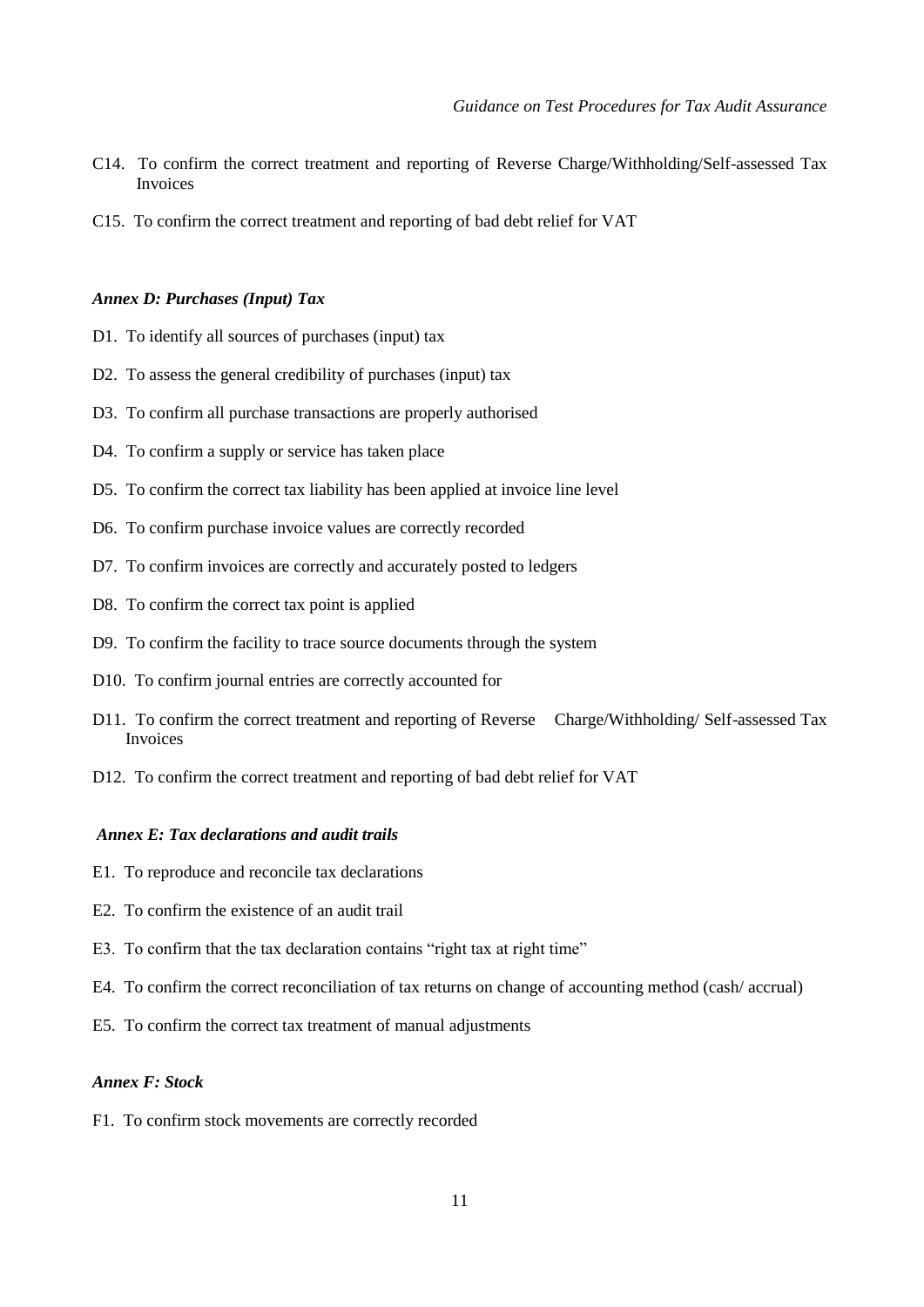F2. To confirm the method and accuracy of stock valuation

#### <span id="page-11-0"></span>*Annex G: Depreciation*

<span id="page-11-1"></span>G1. To confirm depreciation values are correctly recorded

#### *Annex H: Payroll Tests*

- H1. To confirm that the payroll information supplied is complete
- H2. To assess the credibility of the payroll information supplied
- H3. To check any adjustments made
- H4. To confirm that tax is deducted at the correct time
- H5. To confirm tax correctly calculated on payroll transactions
- H6. To identify the amount of pay subject to tax
- H7. To confirm the facility to trace source documents through the system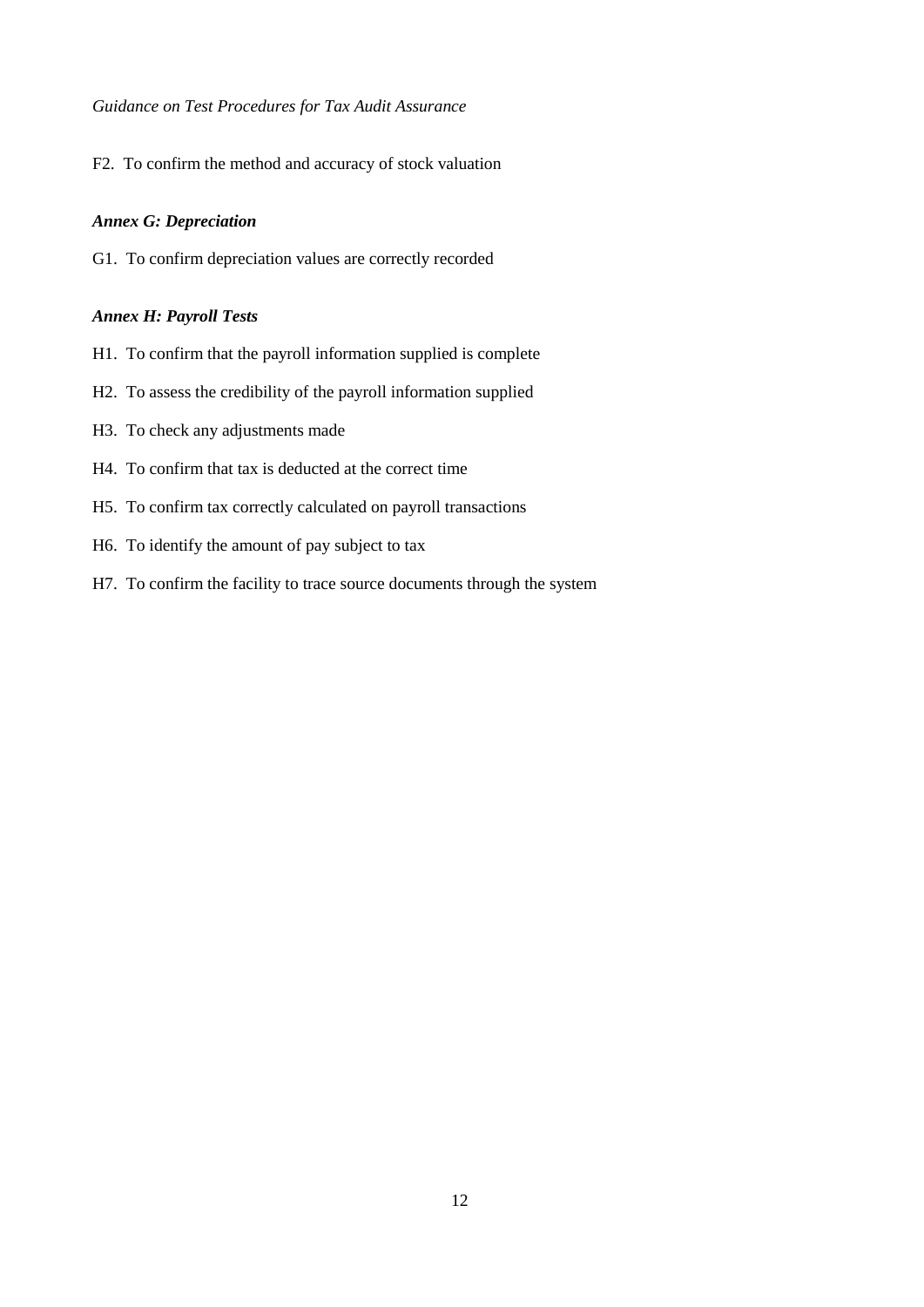#### **ANNEX B: ANALYTICAL REVIEW**

#### **B1. To confirm all reporting units are included in tax declarations**

| <b>Test Ref</b> | Concern                                    | <b>Suggested Test</b>                                                                   | <b>Notes</b> |
|-----------------|--------------------------------------------|-----------------------------------------------------------------------------------------|--------------|
|                 |                                            |                                                                                         |              |
| <b>B</b> 1.1    | Are all entities identified                | List entities held in system by Tax Registration Number or                              |              |
|                 |                                            | by some other means of identification.                                                  |              |
| <b>B</b> 1.2    | Are all entities mapped to<br>correct      | List entities by country and internal tax groups                                        |              |
|                 | reporting group for tax                    |                                                                                         |              |
| <b>B</b> 1.3    | Are all entities reporting in same country | List entities by tax authority where filing made.                                       |              |
|                 | as tax returns are filed                   |                                                                                         |              |
| <b>B</b> 1.4    |                                            | Are all GL tax Accounts identified and List GL tax account values by company and period |              |
|                 | declared                                   |                                                                                         |              |

#### <span id="page-12-0"></span>**B2. To confirm data is in line with expectations for an entity's business**

<span id="page-12-2"></span><span id="page-12-1"></span>

| <b>Test Ref</b> | Concern                                                                | <b>Suggested Test</b>                                                                                                                                                         | <b>Notes</b>                                                                                                                                                                             |
|-----------------|------------------------------------------------------------------------|-------------------------------------------------------------------------------------------------------------------------------------------------------------------------------|------------------------------------------------------------------------------------------------------------------------------------------------------------------------------------------|
|                 |                                                                        |                                                                                                                                                                               |                                                                                                                                                                                          |
| B.2.1           | Is data recorded in line with expectations<br>for the type of business | Create profile of data content, e.g. Number of different<br>values, grand totals (numbers), maximum and minimum<br>values, number of zero's, null's, some examples of values. | For descriptions only report of<br>missing values where necessary,<br>e.g. empty account descriptions.<br>Relevant if transaction amounts<br>are in separate debit and credit<br>fields. |
|                 | Are there any negative amounts in the<br>general ledger                | List all transaction lines where debit amount $< 0$ or credit<br>amount $<$ 0                                                                                                 |                                                                                                                                                                                          |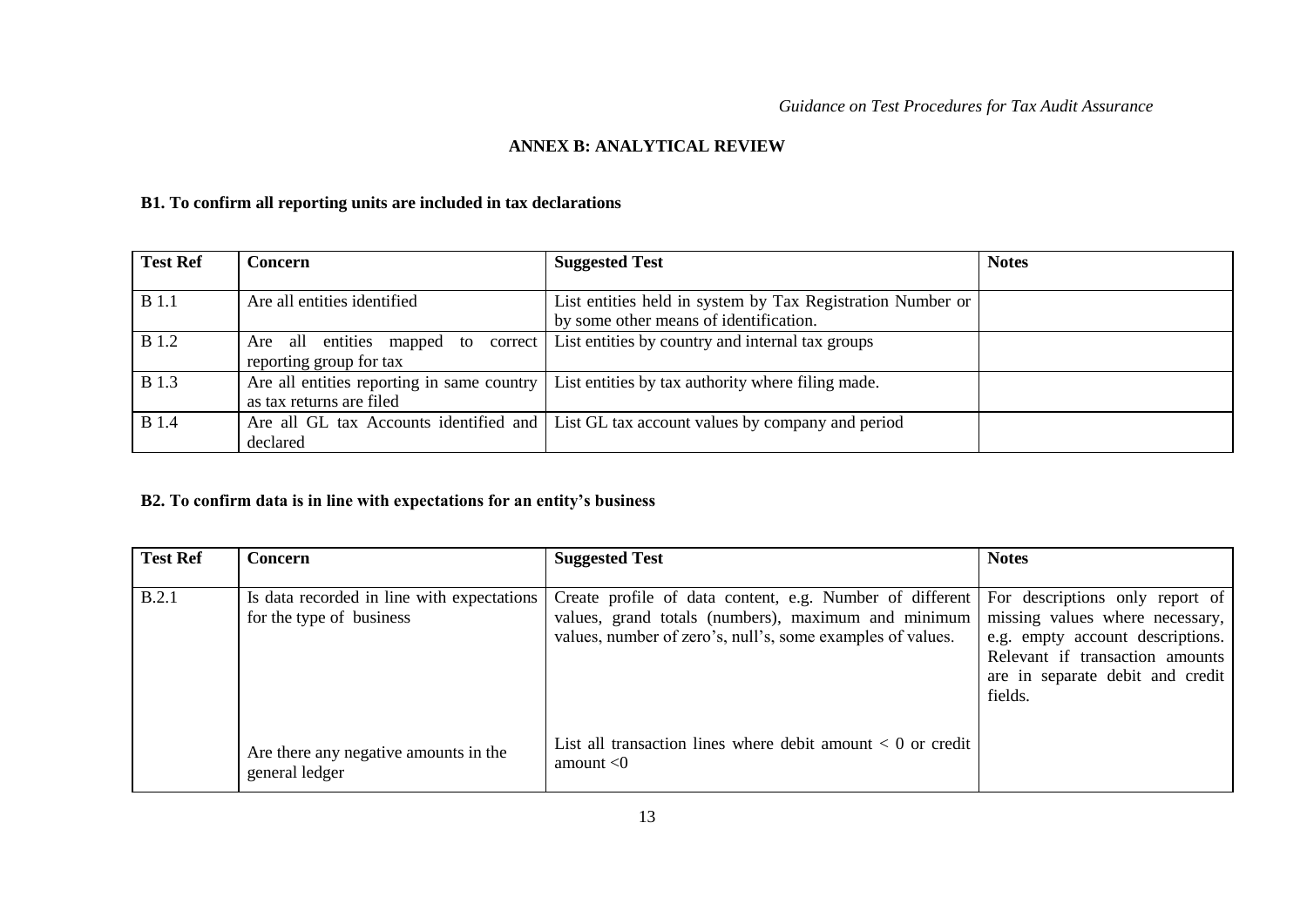#### *Guidance on Test Procedures for Tax Audit Assurance* **B3. To assess the general credibility of data against business activities**

<span id="page-13-0"></span>

| <b>Test Ref</b> | Concern                                                                                                                    | <b>Suggested Test</b>                                                                                                                                      | <b>Notes</b>                                                                                                                                                     |
|-----------------|----------------------------------------------------------------------------------------------------------------------------|------------------------------------------------------------------------------------------------------------------------------------------------------------|------------------------------------------------------------------------------------------------------------------------------------------------------------------|
| <b>B</b> 3.1    | Are business activities reflected within<br><b>GL</b> Codes                                                                | Summary report of values by GL code and description                                                                                                        |                                                                                                                                                                  |
| <b>B</b> 3.2    | Are GL codes linked to appropriate tax<br>codes                                                                            | Report alignment of GL code to tax code                                                                                                                    |                                                                                                                                                                  |
| <b>B</b> 3.3    | Are correct rates applied to tax codes                                                                                     | Summary report of net and tax values by tax code                                                                                                           |                                                                                                                                                                  |
| <b>B</b> 3.4    | Are tax codes correctly applied<br>to<br>standing data                                                                     | Summary report of tax code applied to Products, Customers,<br>Delivery Addresses, Suppliers<br>Detailed report of tax code applied to Products, Customers, | If any change made to codes show<br>the from/to dates                                                                                                            |
|                 |                                                                                                                            | Delivery Addresses, Suppliers<br>Report of changes to tax codes applied to Products,<br>Customers, Delivery Addresses, Suppliers                           |                                                                                                                                                                  |
| <b>B</b> 3.5    | Do transaction types reflect expected<br>activities                                                                        | Summary report by tax code within transaction type.<br>Summary report of transaction type by default posting<br>account                                    |                                                                                                                                                                  |
| <b>B</b> 3.6    | Does the GL balance                                                                                                        | Report indicating GL balance (expected 0.00)                                                                                                               | Ensure that clear down balances<br>within the nominal ledger tax<br>accounts have been performed<br>accurately and have not affected<br>the period declarations. |
| <b>B</b> 3.7    | Do tax return values appear credible and<br>consistent with known or expected<br>trading activities                        | Create comparative analysis reports.                                                                                                                       | e.g. comparative ratios.                                                                                                                                         |
| <b>B</b> 3.8    | Do GL descriptions contain words or<br>phrases that relate to activity types that<br>should not be included in tax returns | Report transactions containing these wordings in the<br>description field.                                                                                 |                                                                                                                                                                  |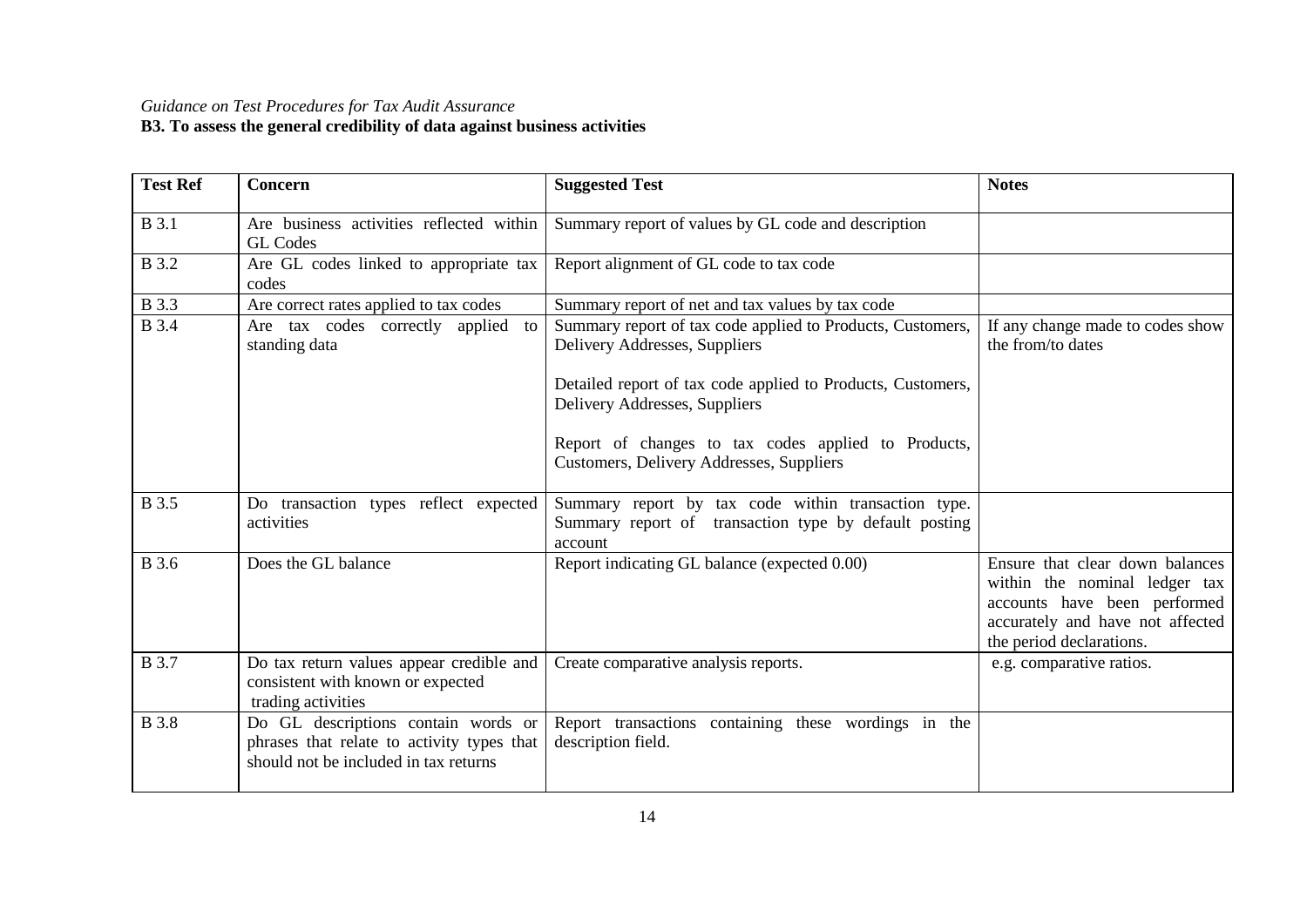| <b>B</b> 3.9  | Are GL large adjustments made correctly                        | Report journal vouchers and other adjustment transactions<br>where the individual posting value is over a certain level, to<br>confirm their tax treatment is correct.                      | Optionally restrict to transactions<br>dated Year End $\pm$ 1 month. |
|---------------|----------------------------------------------------------------|---------------------------------------------------------------------------------------------------------------------------------------------------------------------------------------------|----------------------------------------------------------------------|
| <b>B</b> 3.10 | trends<br>trading<br>ratios<br>and<br>Are<br>key<br>reasonable | Analyse and report ratios such as:<br>Turnover and gross margins (several years) for relevant<br>product groups, establishments,<br>Turnover against capital acquisitions<br>Bad debt ratio |                                                                      |
| <b>B.3.11</b> | Have important changes in the activities                       | Summary report of values by GL code and description for                                                                                                                                     | Analysis by relative percentages                                     |
|               | of the company occurred                                        | past years.                                                                                                                                                                                 | can be useful                                                        |

## **B4. To confirm the completeness, accuracy, and timeliness of tax declarations**

<span id="page-14-0"></span>

| <b>Test Ref</b> | <b>Concern</b>                                                                                                        | <b>Suggested Test</b>                                                                 | <b>Notes</b> |
|-----------------|-----------------------------------------------------------------------------------------------------------------------|---------------------------------------------------------------------------------------|--------------|
| <b>B</b> 4.1    | Are all appropriate tax accounts identified<br>and included in tax returns.<br>Are GL tax accounts identified as non- | Report tax account balances by tax period and match to tax<br>declarations by period. |              |
|                 | deductible excluded from tax returns                                                                                  |                                                                                       |              |
|                 | non-domestic GL tax accounts<br>Are<br>identified and excluded from domestic tax<br>returns where appropriate.        |                                                                                       |              |
| <b>B4.2</b>     | Does the system reporting calendar match<br>tax return periods                                                        | Report system beginning and end dates                                                 |              |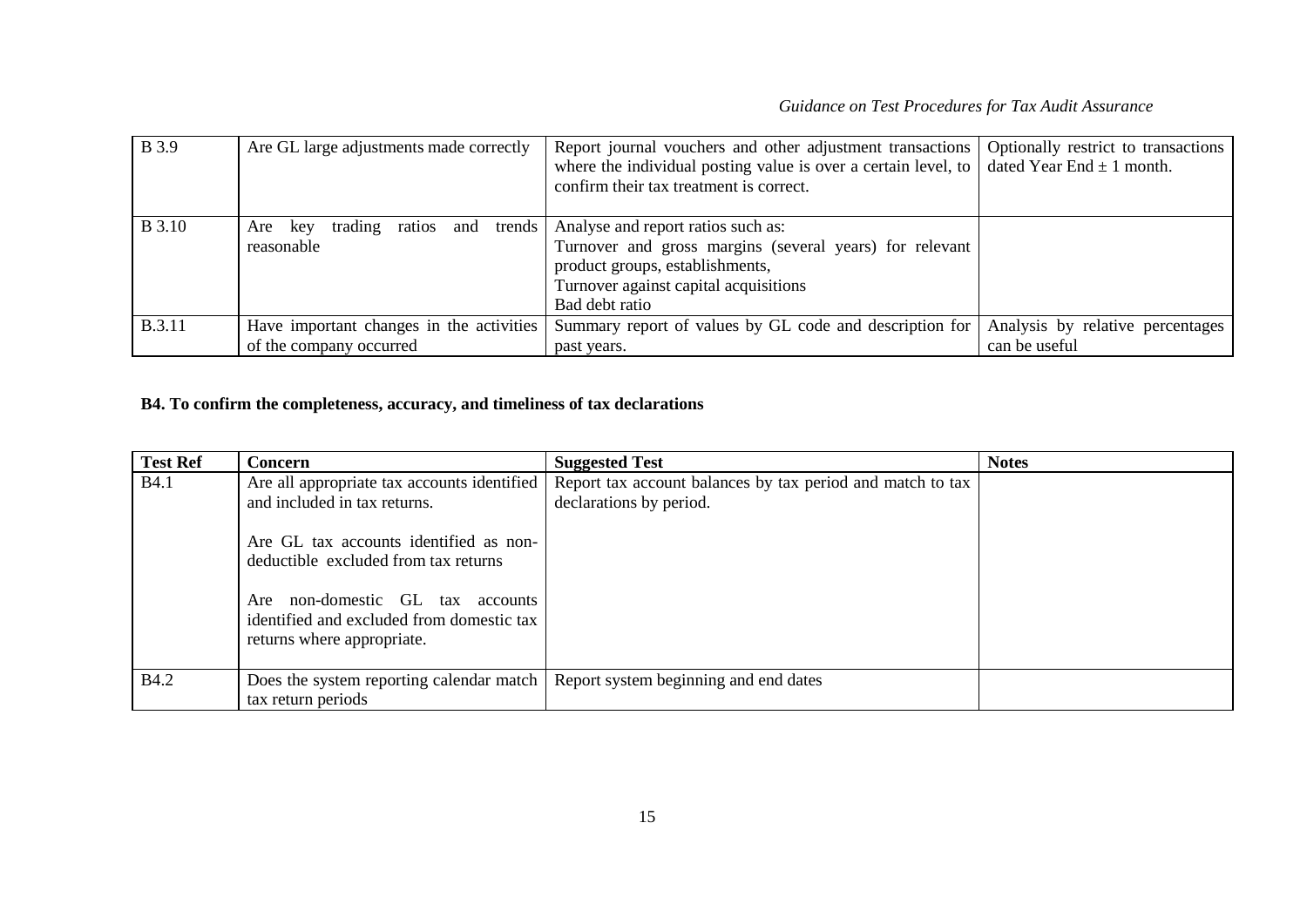#### *Guidance on Test Procedures for Tax Audit Assurance* **B5. To confirm currency conversions are correctly applied**

<span id="page-15-0"></span>

| <b>Test Ref</b> | Concern                                                                | <b>Suggested Test</b>                                       | <b>Notes</b>                                        |
|-----------------|------------------------------------------------------------------------|-------------------------------------------------------------|-----------------------------------------------------|
|                 |                                                                        |                                                             |                                                     |
| <b>B</b> 5.1    | Are currencies other than the home<br>currency used                    | Report each currency used                                   |                                                     |
| <b>B</b> 5.2    | Are foreign currency values reported or<br>converted to home currency  | Appropriate summary report of all currency values           |                                                     |
| <b>B</b> 5.3    | Are correct currency conversion rates<br>applied                       | Report past changes in currency conversion rates            |                                                     |
| <b>B</b> 5.4    | Are tax declarations made in currencies<br>other than home currency    | Report currencies used in declarations                      |                                                     |
| <b>B</b> 5.5    | Are mandatory gains or losses through<br>currency conversion reported. | Report all currency conversions identifying gains or losses | At transaction or ledger account<br>(summary) level |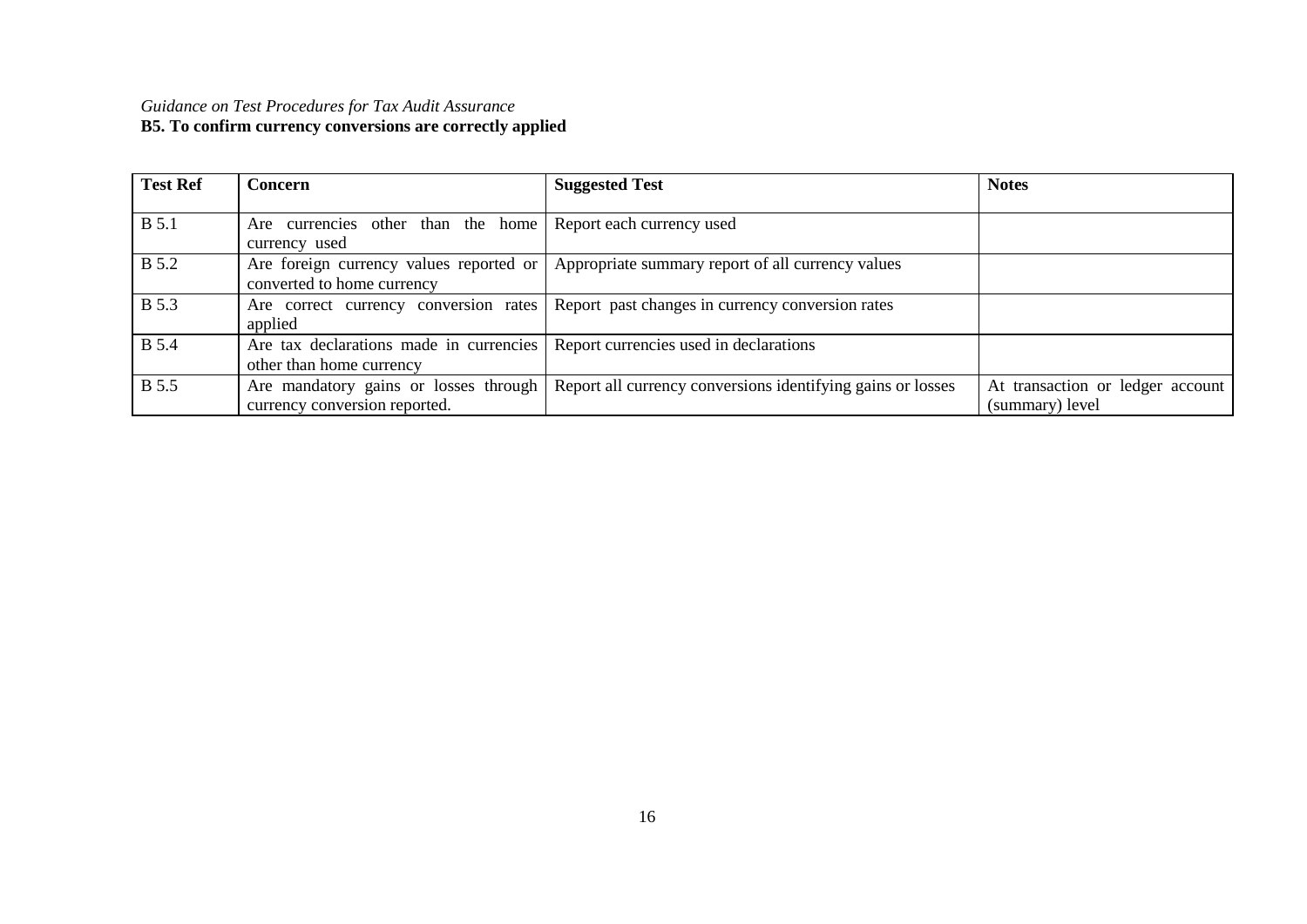# <span id="page-16-0"></span>**ANNEX C: SALES (OUTPUT) TAX**

# **C1. To identify all sources of sales (output) tax**

| <b>Test Ref</b> | <b>Concern</b>               | <b>Suggested Test</b>                    | <b>Notes</b> |
|-----------------|------------------------------|------------------------------------------|--------------|
| $\sim$<br>◡     | Completeness of data sources | Summary report by data source by period. |              |
|                 |                              |                                          |              |

## **C2. To assess the credibility of sales (output) tax**

<span id="page-16-2"></span><span id="page-16-1"></span>

| <b>Test Ref</b>  | Concern                                     | <b>Suggested Test</b>                                         | <b>Notes</b>                       |
|------------------|---------------------------------------------|---------------------------------------------------------------|------------------------------------|
| C <sub>2.1</sub> | Is data consistent within expected volumes  | Summary report of output tax                                  | Identify income reported on        |
|                  | and trends                                  |                                                               | non-working days                   |
| C <sub>2.2</sub> | Is all trading activity recorded            | Report all sources of income (invoice, cash, credit card etc) | The<br>tests<br>suggested<br>are   |
|                  |                                             |                                                               | examples. It is important that     |
|                  |                                             | Report days with no sales and / or tax                        | results are critically evaluated,  |
|                  |                                             |                                                               | unusual<br>items,<br>and           |
|                  |                                             | Report gaps in the sequence of sales invoice unique           | irregularities, and trends are     |
|                  |                                             | numbers for further investigation.                            | investigated further.              |
| C <sub>2.3</sub> | Are feeder systems properly interfaced      | Report control totals for all interfaces (values, record      |                                    |
|                  |                                             | counts, run controls)                                         |                                    |
| C <sub>2.4</sub> | Are outputs broadly as expected in terms of | Summary report of net and tax values by tax code              |                                    |
|                  | liability and arithmetical accuracy         |                                                               |                                    |
| C <sub>2.5</sub> | Do negative cash balances occur             | Report cash account with balance per day.                     | If<br>the<br>is<br>cash<br>account |
|                  |                                             |                                                               | summarised (e.g. totals per        |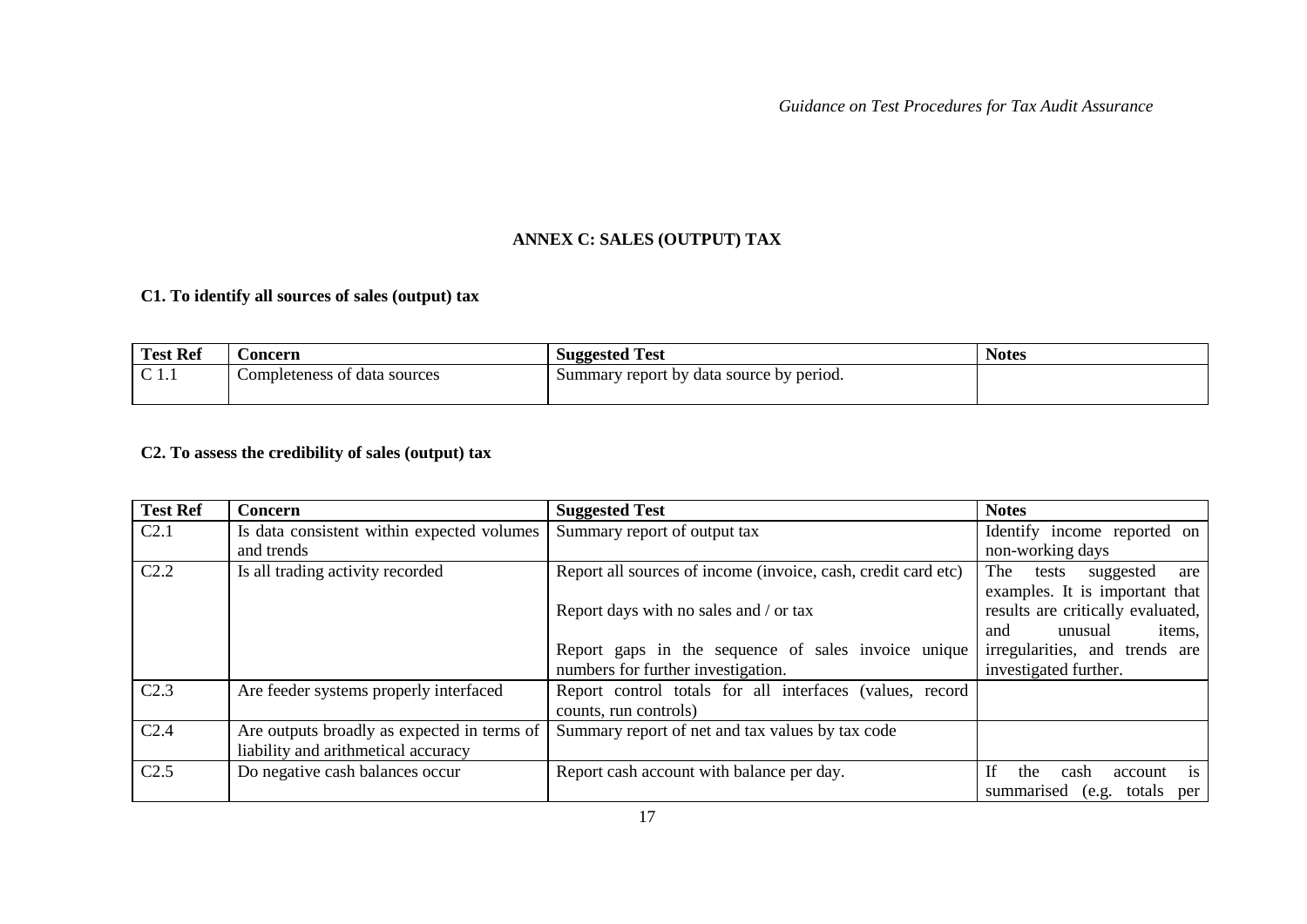|  | week, month) use the reverse     |
|--|----------------------------------|
|  | lines of the transactions from   |
|  | the cash journal to generate the |
|  | report.                          |

## **C3. To confirm all sales are invoiced**

| <b>Test Ref</b> | <b>Concern</b>                               | <b>Suggested Test</b>                            | <b>Notes</b> |
|-----------------|----------------------------------------------|--------------------------------------------------|--------------|
|                 |                                              |                                                  |              |
| C3.1            | identify cancelled, held or long<br>To       | Report orders fulfilled but not invoiced         |              |
|                 | outstanding orders                           | Report Order / Work in Progress status           |              |
| C3.2            | Items supplied and Dispatch Note issued      | Report Dispatch note/ Invoice status             |              |
|                 | but without related invoice                  |                                                  |              |
| C3.3            | Are there any deposits / pre-paid items /    | Report payments received with no related invoice |              |
|                 | cash received that are not invoiced          |                                                  |              |
| C3.4            | Are items created in system, but not printed | Report invoices not printed / posted             |              |
|                 | posted                                       |                                                  |              |
| C3.5            | credit notes cross-reference to<br>a<br>Do   | Report selection of credit notes with tax        |              |
|                 | previously issued sales invoice              |                                                  |              |
| C3.6            | Are trading sales accounted for daily by     | Report Daily Gross Takings by day                |              |
|                 | retailers                                    |                                                  |              |
|                 |                                              | Report items not recognised by EPOS system       |              |

# <span id="page-17-0"></span>**C4. To monitor all sales transactions that originate from related parties**

<span id="page-17-1"></span>

| <b>Test Ref</b> | <b>Concern</b>                          | <b>Suggested Test</b>                                                                                       | <b>Notes</b> |
|-----------------|-----------------------------------------|-------------------------------------------------------------------------------------------------------------|--------------|
| C 4.1           | Have correct sales values been declared | Comparison of unit prices for transactions between related According to "arm's length"<br>and third parties | principle    |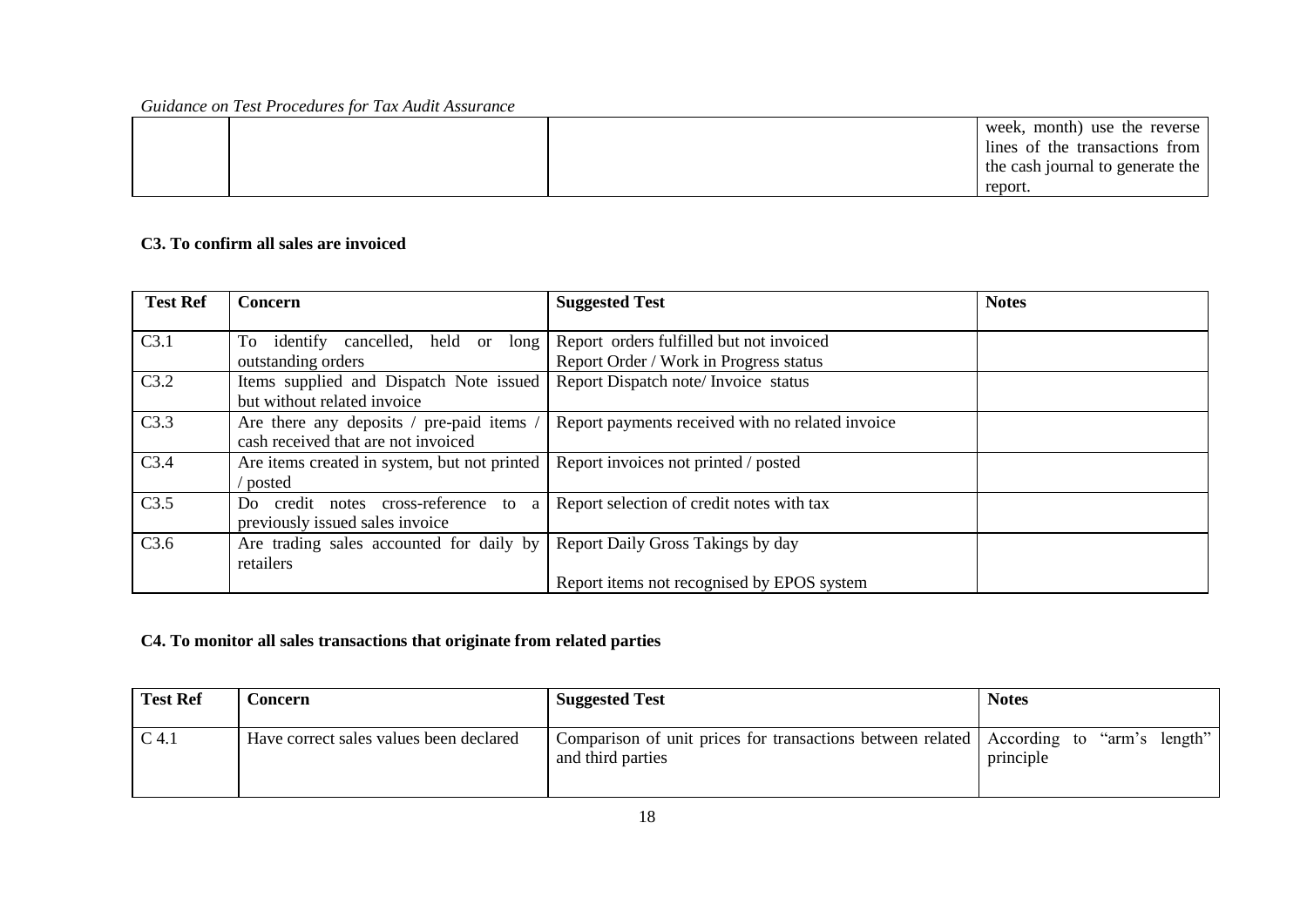# **C5. To confirm all sales transactions are properly authorised**

| <b>Test Ref</b> | <b>Concern</b>    | <b>Suggested Test</b>                                                                                    | <b>Notes</b>                     |
|-----------------|-------------------|----------------------------------------------------------------------------------------------------------|----------------------------------|
|                 |                   |                                                                                                          |                                  |
| C5.1            |                   | Has data been input / amended by an   Summary report of value & number of items processed by   Look for: |                                  |
|                 | authorised person | transaction type within operative ID                                                                     | valid ID but invalid transaction |
|                 |                   |                                                                                                          | type; unknown IDs; transactions  |
|                 |                   |                                                                                                          | with no ID; and exceptional or   |
|                 |                   |                                                                                                          | unexpected IDs for a certain     |
|                 |                   |                                                                                                          | transaction type.                |

# **C6. To confirm tax liability correctly recorded on sales invoices**

<span id="page-18-1"></span><span id="page-18-0"></span>

| <b>Test Ref</b> | Concern                                                  | <b>Suggested Test</b>                                                                                   | <b>Notes</b>                                                                                                                                                                                         |
|-----------------|----------------------------------------------------------|---------------------------------------------------------------------------------------------------------|------------------------------------------------------------------------------------------------------------------------------------------------------------------------------------------------------|
|                 |                                                          |                                                                                                         |                                                                                                                                                                                                      |
| C6.1            | To confirm general accuracy of tax liability<br>coding   | Summary report of sales by required parameter                                                           | Examples of parameters: Tax<br>code, tax rate, tax value, invoice<br>date, invoice type, unit price,<br>transaction type, product group,<br>product,<br>GL code, customer, delivery<br>address, etc. |
| C6.2            | Goods diverted to non-standard addresses                 | To confirm goods delivered address matches goods<br>invoiced address                                    | Report exceptions                                                                                                                                                                                    |
| C6.3            | To identify potential variations in applied<br>liability | Summary level consistency reports e.g. report of products<br>sales by tax code where more than one code |                                                                                                                                                                                                      |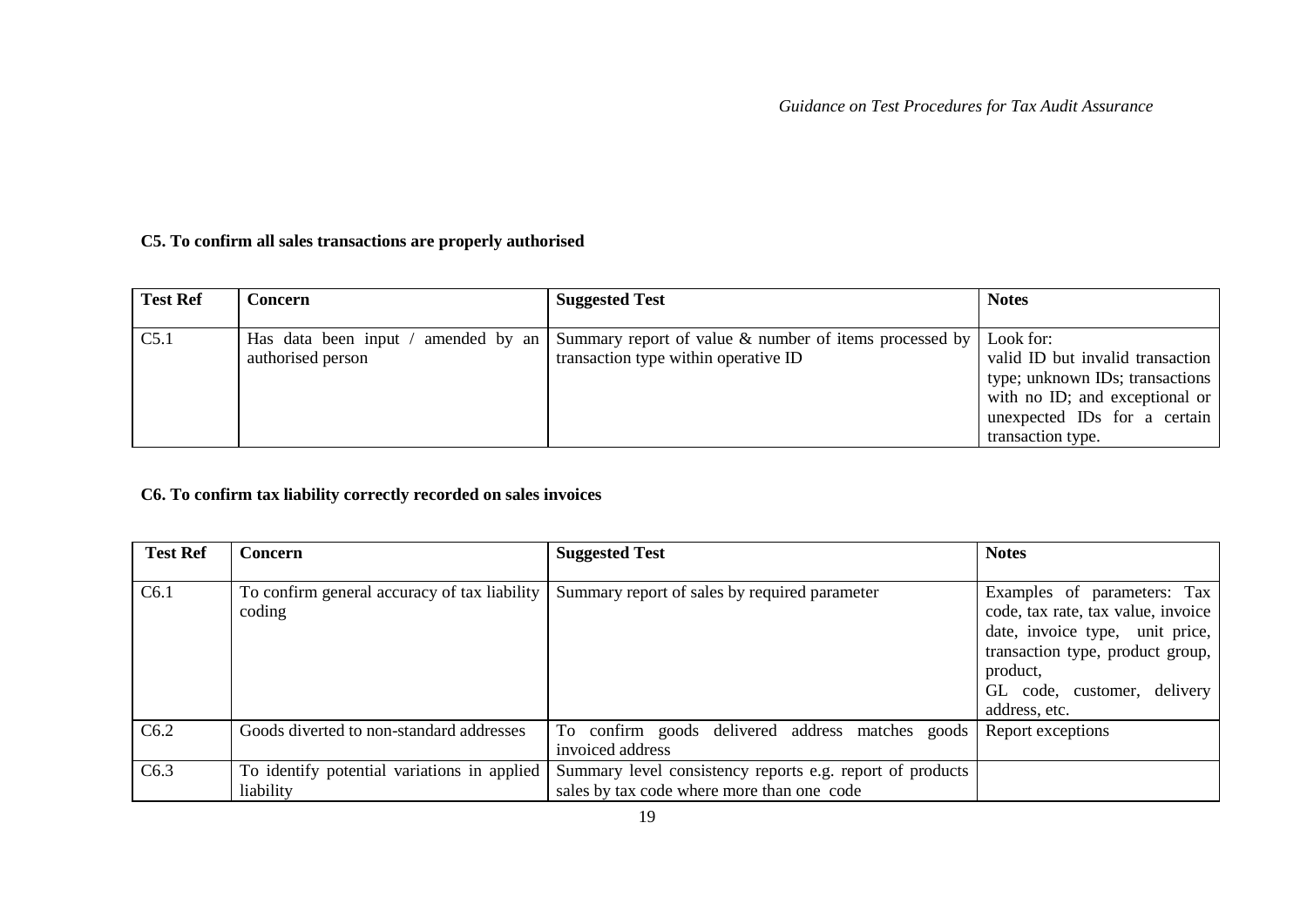| C6.4 |                                                                                | To confirm tax correctly applied to Report selected net value transactions with required tax |  |
|------|--------------------------------------------------------------------------------|----------------------------------------------------------------------------------------------|--|
|      | transactions at a material level for business codes                            |                                                                                              |  |
|      | under review                                                                   |                                                                                              |  |
| C6.5 | To confirm correct treatment of tax on Report high value credit notes with tax |                                                                                              |  |
|      | credit notes                                                                   |                                                                                              |  |
| C6.6 |                                                                                | To confirm liability of non-standard Report retrospective bonuses / discounts etc.           |  |
|      | transactions                                                                   |                                                                                              |  |
| C6.7 | To identify non-standard tax transactions                                      | Report all tax-only transactions                                                             |  |

# **C7. To confirm the correct tax point is applied**

<span id="page-19-0"></span>

| <b>Test Ref</b>  | Concern                                                                                                          | <b>Suggested Test</b>                                                                                                            | <b>Notes</b> |
|------------------|------------------------------------------------------------------------------------------------------------------|----------------------------------------------------------------------------------------------------------------------------------|--------------|
| C7.1             | Are accounting periods closed at correct<br>date to align with tax accounting period                             | Report period cut off / end dates                                                                                                |              |
| C7.2             | Which of the several dates in a system<br>drives postings and declarations                                       | Report transactions where appropriate tax point date earlier<br>than declaration period start date                               |              |
| C7.3             | Is the correct tax point date applied to<br>transactions                                                         | Report transactions where elapsed time between date of<br>supply / delivery date, invoice date/ tax point date exceeds<br>x days |              |
| C7.4             | Are transactions declared in the correct<br>period                                                               | Report forward or back posting of transactions to non-<br>current period                                                         |              |
| C7.5             | A GST/VAT tax liability may be generated<br>by monies received in advance of any<br>supply of goods or services. | Report on monies received through an aged unallocated<br>cash report                                                             |              |
| C7.6             | Is any cash accounting declared in the<br>correct period                                                         | Report matched and unmatched cash receipts to declared<br>sales                                                                  |              |
| C <sub>7.7</sub> | Are sales posted to the correct accounting<br>year                                                               | Report year-end adjustments / new year accruals                                                                                  |              |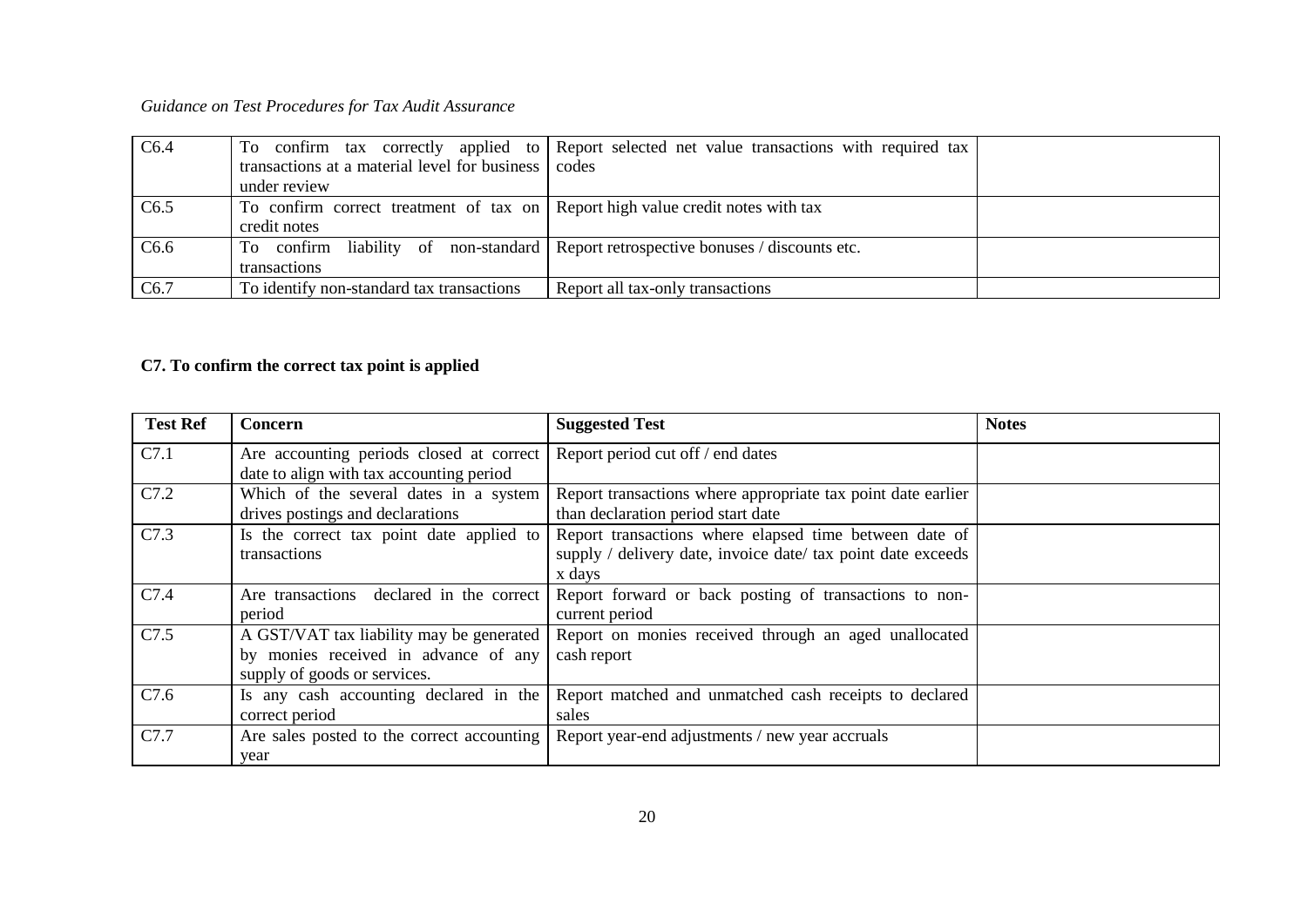#### **C8. To confirm tax correctly calculated on invoices and credit notes**

| <b>Test Ref</b> | <b>Concern</b>                                                                             | <b>Suggested Test</b>                                                                                         | <b>Notes</b>                                                                                                                          |
|-----------------|--------------------------------------------------------------------------------------------|---------------------------------------------------------------------------------------------------------------|---------------------------------------------------------------------------------------------------------------------------------------|
| C8.1            | Are tax values created from net values or<br>derived from gross values                     | Report method employed / Produce sample transactions and<br>summaries                                         |                                                                                                                                       |
| C8.2            | To confirm accuracy within source<br>documents and between source documents<br>and reports | Report discrepancies within or between files                                                                  | Do invoice lines totals agree<br>with invoice totals and<br>do<br>invoice<br>totals<br>with<br>agree<br>summary totals (daybooks etc) |
| C8.3            | leading digits during processing<br>$/$ on<br>reports                                      | Do large values become truncated or lose   Report field sizes used for net and tax values                     |                                                                                                                                       |
| C8.4            | Are settlement discounts applied correctly                                                 | Report Net and tax values where settlement discount<br>offered but tax not on discounted value                |                                                                                                                                       |
| C8.5            | Are all transactions at a valid rate of tax                                                | Report transactions where tax is not equal to published<br>rates(allowing for settlement discount if applied) | Potential<br>transposition,<br>data<br>entry errors.                                                                                  |
| C8.6            | Have values been manipulated                                                               | Apply Chi-square calculation or Benford's Law calculation<br>to invoice values                                |                                                                                                                                       |

## <span id="page-20-0"></span>**C9. To confirm invoices are correctly and accurately posted to ledgers**

<span id="page-20-1"></span>

| <b>Test Ref</b> | <b>Concern</b>                              | <b>Suggested Test</b>                                                                             | <b>Notes</b> |
|-----------------|---------------------------------------------|---------------------------------------------------------------------------------------------------|--------------|
|                 |                                             |                                                                                                   |              |
| C9.1            | To confirm completeness of posting          | Report transaction sequences / report gaps in sequences                                           |              |
| C9.2            |                                             | To confirm transactions posted in correct Report invoices on "hold" or otherwise not posted to GL |              |
|                 | period                                      | accounts                                                                                          |              |
| C9.3            | To confirm all ledgers updated              | Report of reconciliation between Sales and General Ledgers                                        |              |
| C9.4            | To identify invoices created but not posted | Report un-posted items                                                                            |              |
| C9.5            | To identify changes                         | Report deleted/amended transactions                                                               |              |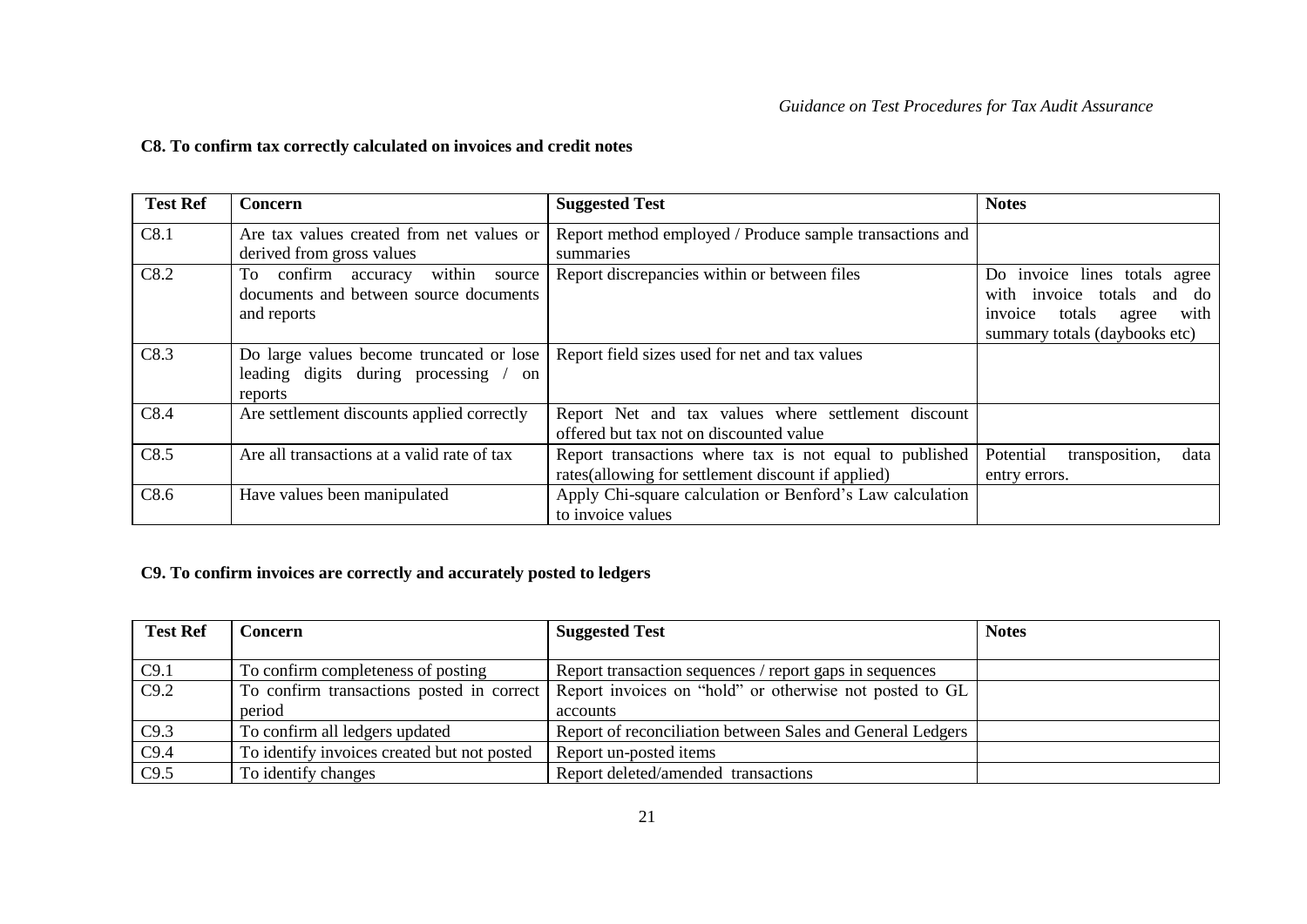| C9.6 |                                     | To reconcile monies received against Report Bank, Cash and Credit Card receipts by period /    |  |
|------|-------------------------------------|------------------------------------------------------------------------------------------------|--|
|      | invoices                            | account etc                                                                                    |  |
| C9.7 | To ensure posting at customer level | Report customers with credit balances                                                          |  |
| C9.8 |                                     | To ensure received self-billed invoices Report all self-billed invoices are brought to account |  |
|      | accounted for.                      |                                                                                                |  |

# **C10. To confirm the facility to trace source documents through the accounting system**

| <b>Test Ref</b>   | <b>Concern</b>                          | <b>Suggested Test</b>                                                                                | <b>Notes</b> |
|-------------------|-----------------------------------------|------------------------------------------------------------------------------------------------------|--------------|
| C <sub>10.1</sub> |                                         | Ability to follow two way audit trail $-$ Create audit trail reports with appropriate summary totals |              |
|                   | declaration to source document and vice |                                                                                                      |              |
|                   | versa                                   |                                                                                                      |              |
| C <sub>10.2</sub> | Access to source document               | Report transaction key fields enabling location of physical                                          |              |
|                   |                                         | document or / drill down to electronic facsimile                                                     |              |

#### **C11. To confirm journal entries are correctly accounted for**

<span id="page-21-1"></span><span id="page-21-0"></span>

| <b>Test Ref</b>   | <b>Concern</b>                              | <b>Suggested Test</b>                                      | <b>Notes</b> |
|-------------------|---------------------------------------------|------------------------------------------------------------|--------------|
| C <sub>11.1</sub> | Are taxable journals correctly entered      | Report taxable journals and GL codes                       |              |
| C <sub>11.2</sub> | Are all taxable journals postings made      | Reconciliation between journal postings and<br>source      |              |
|                   | directly by the operator to the nominal tax | documents demonstrating why the journal exists and how its |              |
|                   | accounts valid                              | value was established                                      |              |
| C <sub>11.3</sub> | Are non-taxable journals correctly entered  | Report non-taxable journals                                |              |
| C <sub>11.4</sub> | Have journals been posted to the tax        | Report tax GL journals to accounts not used in tax return  |              |
|                   | account                                     | production                                                 |              |
| C <sub>11.5</sub> | If large numbers of journals $-$ confirm    | Report tax adjustments using text searches                 |              |
|                   | accuracy of liability by selection of       |                                                            |              |
|                   | keywords                                    |                                                            |              |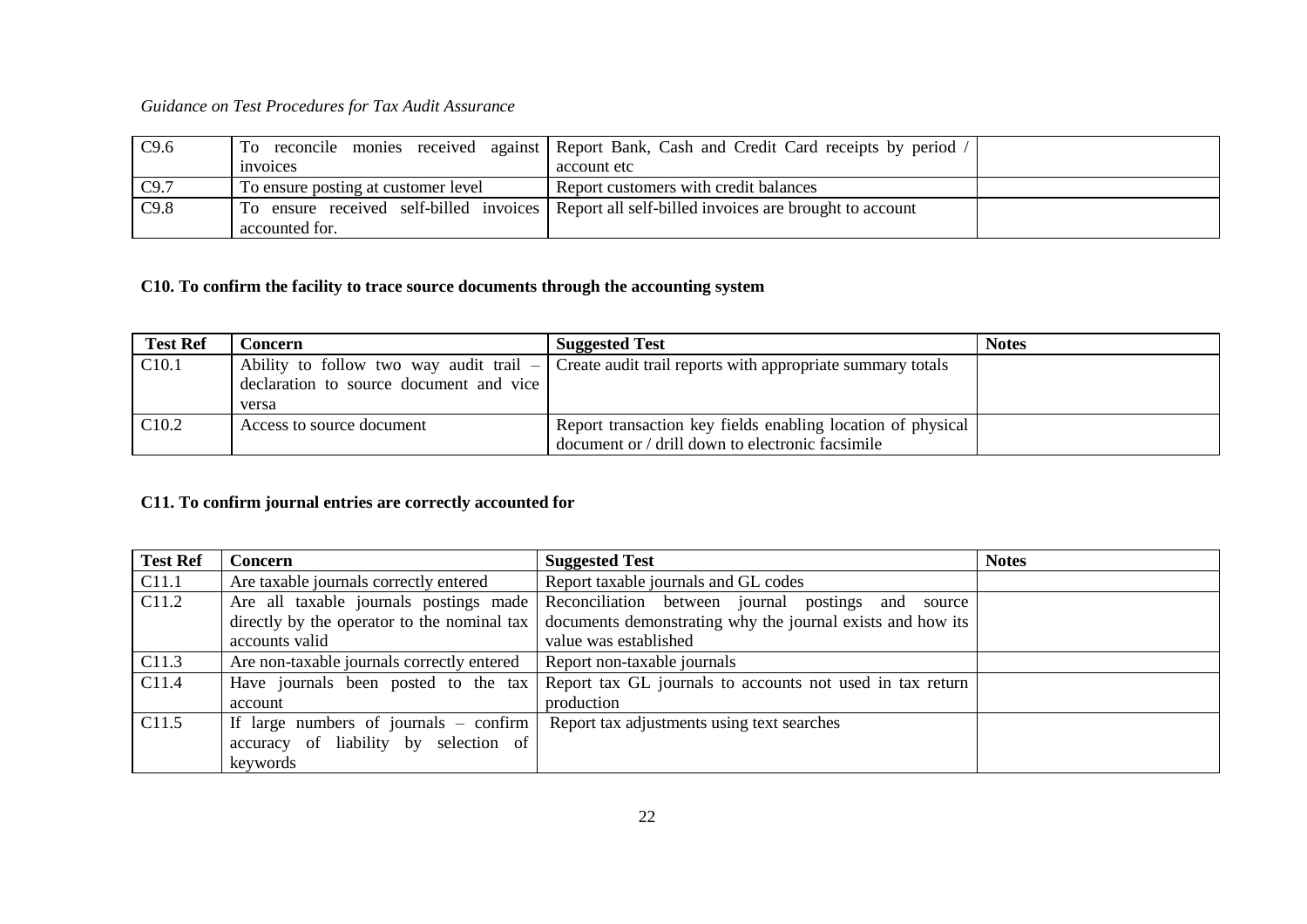#### **C12. To confirm the correct treatment and reporting of export invoices**

| <b>Test Ref</b>      | <b>Concern</b>                                    | <b>Suggested Test</b>                        | <b>Notes</b> |
|----------------------|---------------------------------------------------|----------------------------------------------|--------------|
| $\sqrt{12}$<br>U12.1 | rate<br>Does<br>match<br>with<br>zero<br>turnover | Summary of zero rate turnover per tax period |              |
|                      | values in tax declarations                        |                                              |              |

#### **C13. To assess the credibility of reported cash sales**

| <b>Test Ref</b> | .oncern              | <b>Suggested Test</b>                                                                                   | <b>Notes</b> |
|-----------------|----------------------|---------------------------------------------------------------------------------------------------------|--------------|
|                 |                      |                                                                                                         |              |
| C13.1           |                      | Are daily cash sales figures manipulated   Apply Chi-square calculation or Benford's Law calculation to |              |
|                 | to show false values | digits of the daily cash earnings                                                                       |              |

## **C14. To confirm the correct treatment and reporting of Reverse Charge/Withholding/Self-assessed Tax Invoices**

<span id="page-22-0"></span>

| <b>Test Ref</b> | <b>Concern</b>                     | <b>Suggested Test</b>                                                                                                                                        | <b>Notes</b> |
|-----------------|------------------------------------|--------------------------------------------------------------------------------------------------------------------------------------------------------------|--------------|
| C14.1           | Are<br>charge/withholding tax/self | supplies subject to reverse Report invoices relating to supplies of goods and services<br>assessed subject to reverse charge/withholding tax/self assessment |              |
|                 | correctly identified               | and confirm treatment method                                                                                                                                 |              |

## <span id="page-22-1"></span>**C15. To confirm the correct treatment and reporting of Bad Debt Relief for VAT**

<span id="page-22-3"></span><span id="page-22-2"></span>

| <b>Test Ref</b>   | <b>Concern</b> | <b>Suggested Test</b>                                                                              | <b>Notes</b> |
|-------------------|----------------|----------------------------------------------------------------------------------------------------|--------------|
| C <sub>15.1</sub> |                | Has any adjustment of tax relating to Report all Bad Debt Relief adjustments with reference to the |              |
|                   |                | Bad Debt Relief been correctly applied.   original invoice on which tax was declared and to any    |              |
|                   |                | associated payment.                                                                                |              |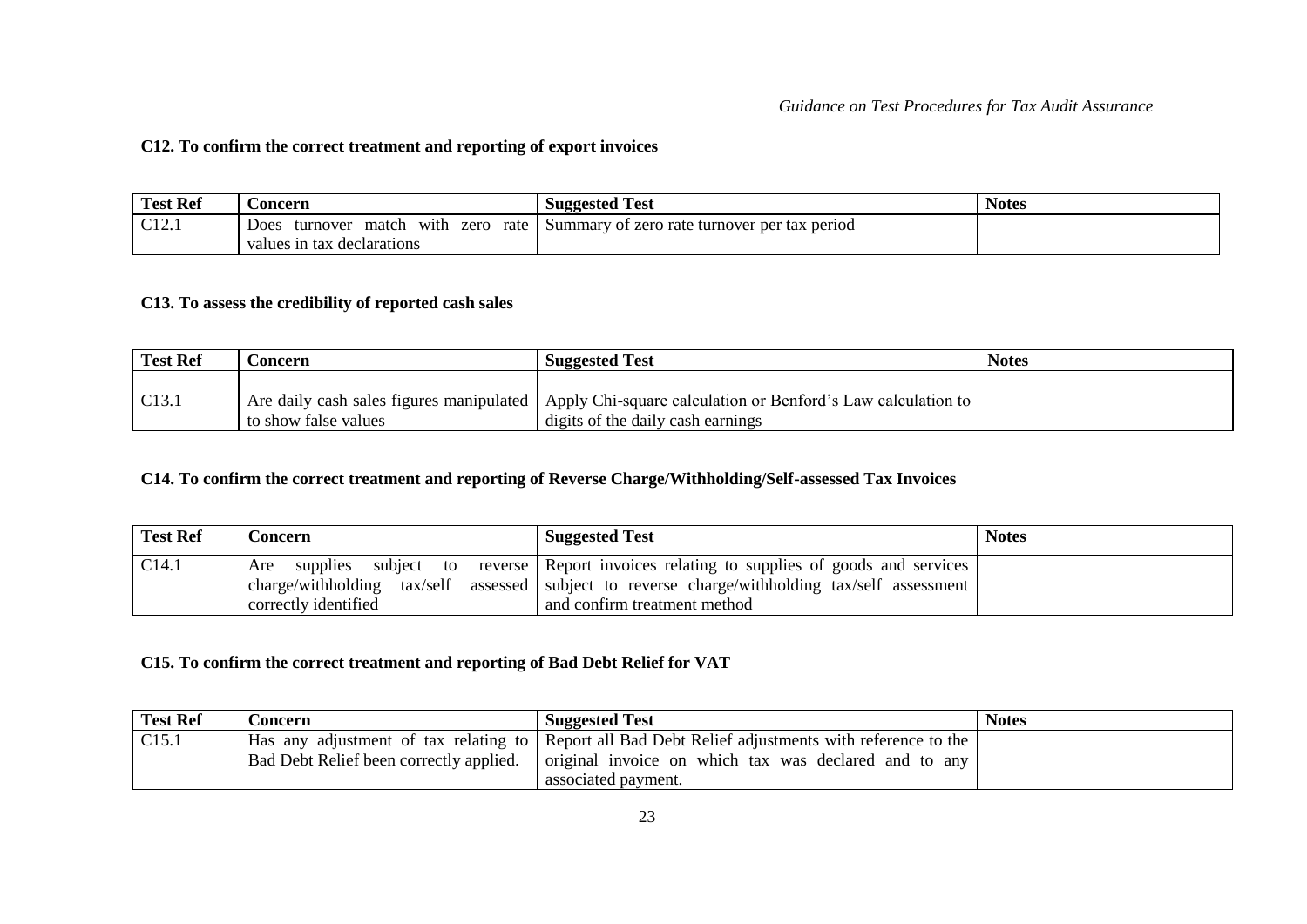#### **ANNEX D: PURCHASES (INPUT) TAX**

#### **D1. To identify all sources of purchases (input) tax**

| <b>Test Ref</b> | boncern                      | <b>Suggested Test</b>                   | <b>Notes</b> |
|-----------------|------------------------------|-----------------------------------------|--------------|
| D1.1            | Completeness of data sources | Summary report by data source by period |              |
|                 |                              |                                         |              |

## **D2. To assess the general credibility of purchases (input) tax**

<span id="page-23-0"></span>

| <b>Test Ref</b> | <b>Concern</b>                              | <b>Suggested Tests</b>                                           | <b>Notes</b> |
|-----------------|---------------------------------------------|------------------------------------------------------------------|--------------|
| D2.1            | Is data consistent within expected volumes  | Summary report of input (purchases) tax by day / period          |              |
|                 | and trends                                  |                                                                  |              |
| D2.2            | Is all trading activity recorded            | Report days with no purchases and / or tax entries               |              |
| D2.3            | Are all feeder systems correctly interfaced | Report control totals for all interfaces (values, record counts, |              |
|                 |                                             | run controls)                                                    |              |
| D2.4            | Are inputs broadly as expected in terms of  | Summary report of net and tax values by tax code                 |              |
|                 | liability and arithmetical accuracy         |                                                                  |              |
|                 |                                             |                                                                  |              |
| D2.5            | Are there any risks regarding the largest   | Report all purchase invoices with tax over a certain value, for  |              |
|                 | tax claims                                  | further investigation.                                           |              |
|                 |                                             |                                                                  |              |

#### <span id="page-23-2"></span><span id="page-23-1"></span>**D3. To confirm all purchase transactions are properly authorised**

<span id="page-23-3"></span>

| <b>Test Ref</b> | <b>Concern</b>      | <b>Suggested Test</b>                                                          | <b>Notes</b>                     |
|-----------------|---------------------|--------------------------------------------------------------------------------|----------------------------------|
| $D_3$ .         | Has data been input | amended by an Summary report of value & number of items processed by Look for: |                                  |
|                 | authorised person   | transaction type within operative ID                                           | valid ID but invalid transaction |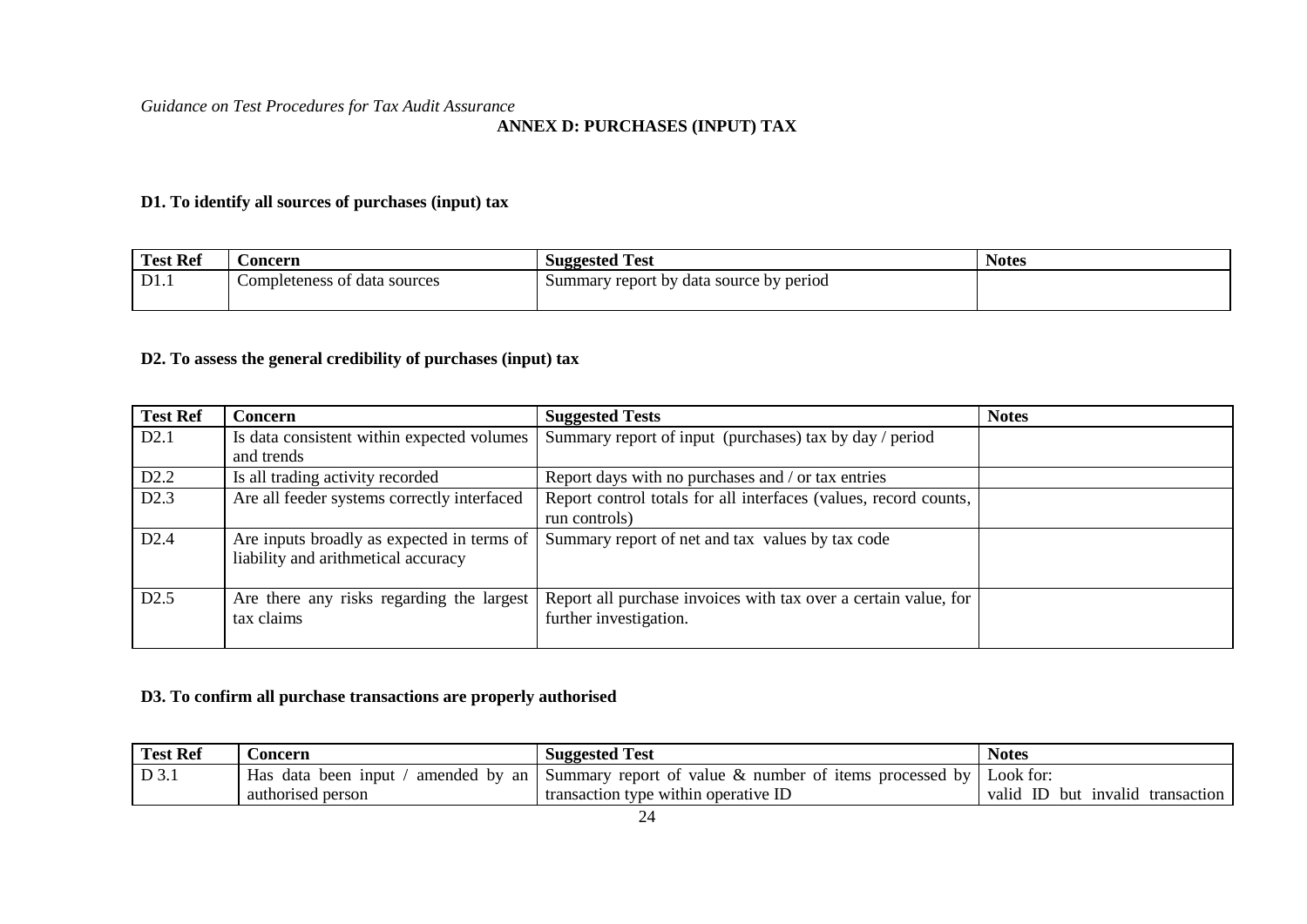|  | type; unknown IDs; transactions |
|--|---------------------------------|
|  | with no ID; and exceptional or  |
|  | unexpected IDs for a certain    |
|  | transaction type.               |

# **D4. To monitor all purchase transactions that originate from related parties**

| <b>Test Ref</b> | <b>Concern</b>                                | <b>Suggested Test</b>                                                        | <b>Notes</b>                        |
|-----------------|-----------------------------------------------|------------------------------------------------------------------------------|-------------------------------------|
| D 4.1           | been<br>purchase<br>Have<br>correct<br>values | related<br>prices<br>between<br>Comparison<br>transactions<br>of unit<br>tor | length"<br>"arm.<br>According<br>tο |
|                 | declared                                      | and third parties                                                            | principle                           |

## **D5. To confirm a supply or service has taken place**

<span id="page-24-1"></span><span id="page-24-0"></span>

| <b>Test Ref</b>  | <b>Concern</b>                              | <b>Suggested Test</b>                                                                              | <b>Notes</b> |
|------------------|---------------------------------------------|----------------------------------------------------------------------------------------------------|--------------|
| D5.1             | To identify frequency of cancelled, held or | <b>Report Order status</b>                                                                         |              |
|                  | long outstanding orders                     |                                                                                                    |              |
| D5.2             | Are goods received without an invoice       | <b>Report unmatched Goods Received Notes</b>                                                       |              |
| D5.3             | To confirm receipt of supply and that       | Report 3-way match between order, despatch note and                                                |              |
|                  | quantity and price are correctly posted.    | invoice                                                                                            |              |
| D <sub>5.4</sub> | Are supplies completely and accurately      | Summary report of payments by supplier and payment type                                            |              |
|                  | recorded                                    |                                                                                                    |              |
| D5.5             | suppression of<br>To identify potential     | Report gaps in posted cheque sequences                                                             |              |
|                  | supplies                                    |                                                                                                    |              |
|                  |                                             | Report method of payment not cheque or bank transfers etc                                          |              |
| D <sub>5.6</sub> |                                             | To identify transactions that may not be Report tax accruals of transactions not posted / paid $-$ |              |
|                  | inputs to the business or if no supply is   | allowing date tolerance                                                                            |              |
|                  | made                                        |                                                                                                    |              |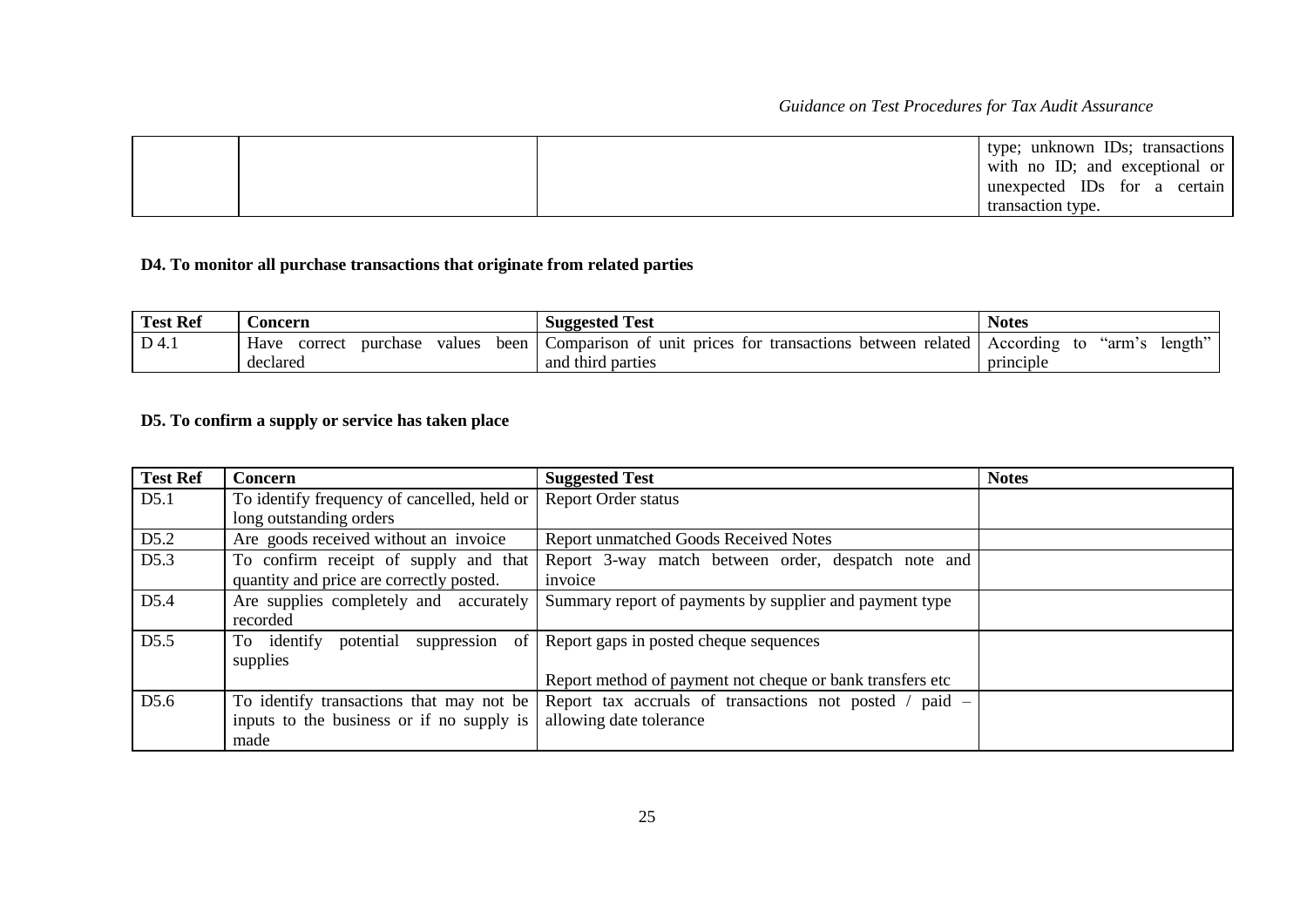| D <sub>5.7</sub> |                                                             | Report Bank, Cash and Credit Card payments by period /   |  |
|------------------|-------------------------------------------------------------|----------------------------------------------------------|--|
|                  | To reconcile payments to invoices                           | account etc                                              |  |
|                  |                                                             | Report payments made with no related invoice             |  |
| D <sub>5.8</sub> | To identify potentially fictitious postings                 | Report Net, tax and Gross values, e.g. ending in 00.00 / |  |
|                  |                                                             | 000.00 using Benford's Law                               |  |
| D <sub>5.9</sub> | To confirm validity of tax claimed on Aged creditors report |                                                          |  |
|                  | items unpaid for long periods                               | Report items remaining unpaid after x days               |  |

# **D6. To confirm the correct tax liability has been applied at invoice line level**

| <b>Test Ref</b>  | <b>Concern</b>                                                                                                                                      | <b>Suggested Test</b>                                                                           | <b>Notes</b>                                                                                                                                                                                               |
|------------------|-----------------------------------------------------------------------------------------------------------------------------------------------------|-------------------------------------------------------------------------------------------------|------------------------------------------------------------------------------------------------------------------------------------------------------------------------------------------------------------|
| D <sub>6.1</sub> | To confirm appropriate coding and to<br>identify potential variations in liability $-$<br>e.g. one product / service more than one<br>tax Code used | Summary report of purchases by required parameters.                                             | Examples of parameters: Tax<br>code, tax rate, tax value, invoice<br>date, invoice type, unit price,<br>transaction type, product group,<br>product,<br>GL code,<br>supplier,<br>delivery<br>address, etc. |
| D <sub>6.2</sub> | blocked                                                                                                                                             | To identify non-deductible tax properly Report input (purchases) tax disallowed for confirming. |                                                                                                                                                                                                            |

#### **D7. To confirm purchase invoice values are correctly recorded**

<span id="page-25-1"></span><span id="page-25-0"></span>

| <b>Test Ref</b> | .\oncern                                    | <b>Suggested Test</b>                                         | <b>Notes</b> |
|-----------------|---------------------------------------------|---------------------------------------------------------------|--------------|
| D7.1            | Are all transactions at a valid rate of tax | Report transactions where tax is not equal to published rates |              |
|                 |                                             | or tax identifier indicates a manual override (allowing for   |              |
|                 |                                             | settlement discount if applied)                               |              |
| D7.2            | Incorrect coding of tax amounts             | Test to identify one tax being claimed as another             |              |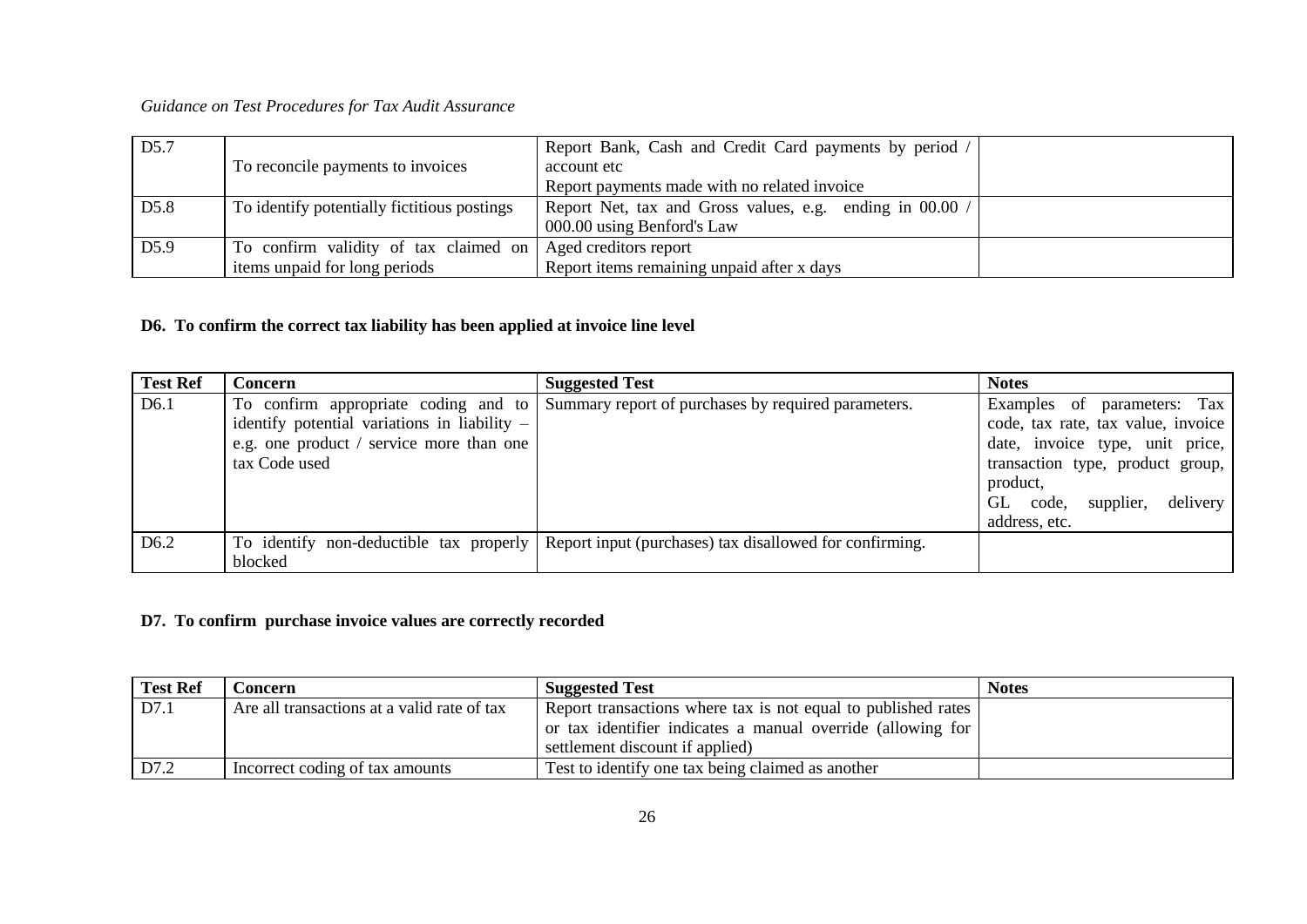| D7.3 | Have net and tax values been transposed                                                      | Report all purchase invoices or purchase invoice detail lines<br>for further investigation where:<br>The input (purchases) tax recorded differs from that<br>recalculated at the appropriate rate; AND<br>The difference is greater than a tolerance set to allow<br>for settlement discounts, rounding, etc. |                                                                                                     |
|------|----------------------------------------------------------------------------------------------|---------------------------------------------------------------------------------------------------------------------------------------------------------------------------------------------------------------------------------------------------------------------------------------------------------------|-----------------------------------------------------------------------------------------------------|
| D7.4 | Are tax-only items valid                                                                     | Report tax- only transactions                                                                                                                                                                                                                                                                                 |                                                                                                     |
| D7.5 | Has tax on gross value expense items<br>simplified tax invoices been calculated<br>correctly | Report all purchase invoices or purchase invoice detail lines<br>for further investigation where:<br>The input tax recorded differs from that recalculated<br>at the appropriate rate; AND<br>The difference is greater than a tolerance set to allow<br>for settlement discounts, rounding, etc.             | If significant / frequent errors<br>found then report lower value<br>purchase transactions with tax |
| D7.6 | Confirm there is separate account<br>accounting for non-deductible tax                       | Report non-deductible tax items                                                                                                                                                                                                                                                                               |                                                                                                     |
| D7.7 | Is tax adjusted correctly on credit notes                                                    | Report purchase credits notes with either no tax or an amount<br>of tax that increases the input tax (credit note with incorrect<br>sign) summarised by account                                                                                                                                               |                                                                                                     |
| D7.8 | Are imports correctly treated                                                                | Report imports                                                                                                                                                                                                                                                                                                |                                                                                                     |
| D7.9 | recorded<br>settlement<br>discounts<br>Are<br>correctly                                      | Report Net and tax values where settlement discount received                                                                                                                                                                                                                                                  |                                                                                                     |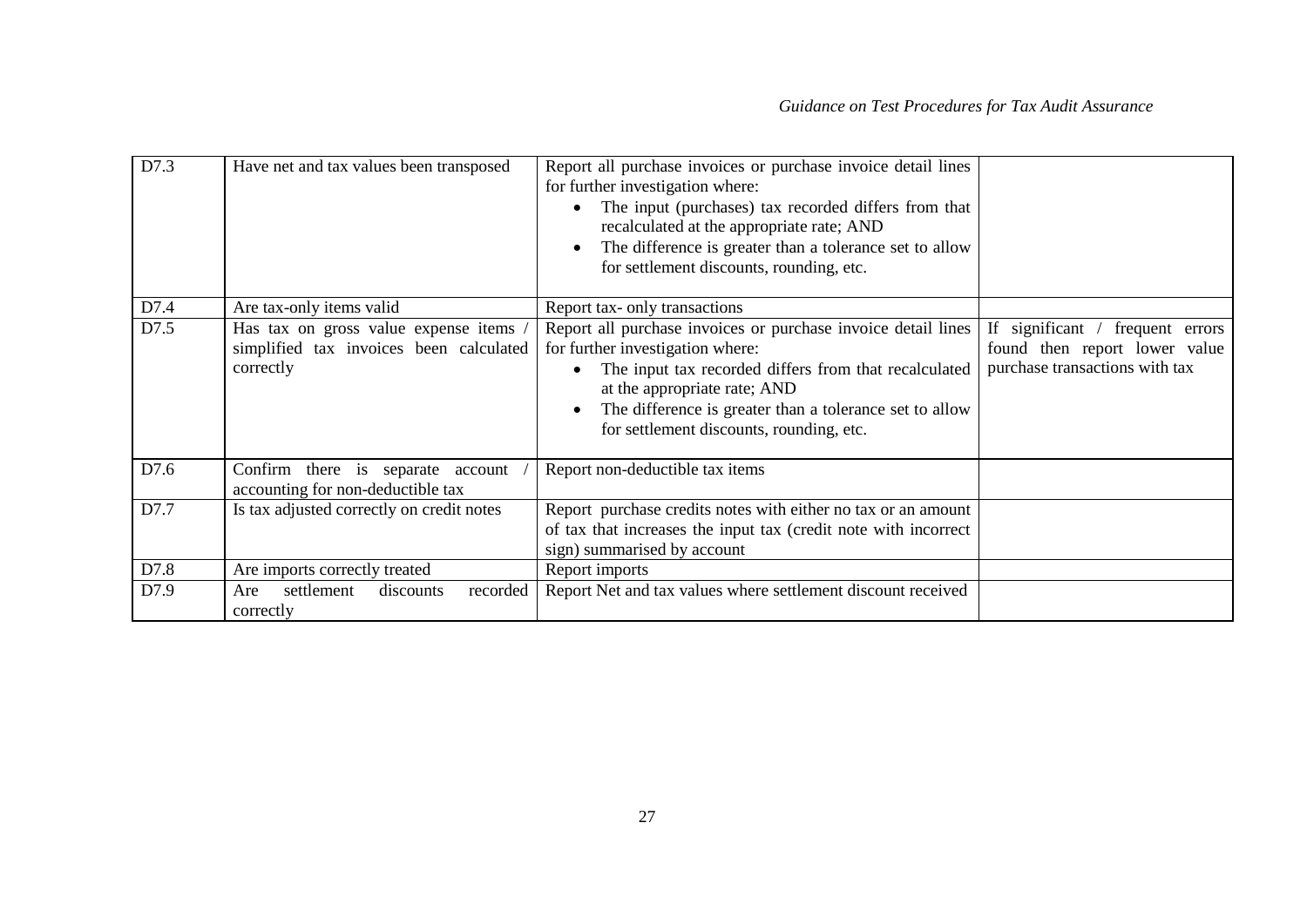# **D8. To confirm invoices are correctly and accurately posted to ledgers**

<span id="page-27-0"></span>

| <b>Test Ref</b> | Concern                                                                     | <b>Suggested Test</b>                                                                                                                                                                                                                                                                                                                                                                                                                                                                                   | <b>Notes</b>                                                                                                                                                                                                                                                                            |
|-----------------|-----------------------------------------------------------------------------|---------------------------------------------------------------------------------------------------------------------------------------------------------------------------------------------------------------------------------------------------------------------------------------------------------------------------------------------------------------------------------------------------------------------------------------------------------------------------------------------------------|-----------------------------------------------------------------------------------------------------------------------------------------------------------------------------------------------------------------------------------------------------------------------------------------|
| D8.1            | Are input tax claims duplicated                                             | Report all purchase invoices that appear to have been<br>processed (and hence tax possibly claimed) twice, for further<br>investigation.<br>The criteria for inclusion of a transaction on the report shall<br>be specified by the user who, selecting from the following<br>data items can cause to be reported, any two or more records<br>with matching duplicate field(s):<br>a) tax amount<br>b) invoice date<br>c) total value<br>d) supplier account reference<br>e) supplier invoice reference. | The logic should allow<br>for<br>confirming the same amount but<br>in different periods. If<br>an<br>ineligible claim is made in one<br>period it may well have been<br>repeated in earlier or later periods,<br>particularly where it relates to an<br>expense rather than a purchase. |
| D8.2            | Are tax accruals treated correctly                                          | Report tax accrual and reversals                                                                                                                                                                                                                                                                                                                                                                                                                                                                        |                                                                                                                                                                                                                                                                                         |
| D8.3            | Are tax accruals valid                                                      | Report accruals by age of transaction                                                                                                                                                                                                                                                                                                                                                                                                                                                                   | The report must identify the<br>relevant transactions to enable<br>their existence/occurrence to be<br>proved.                                                                                                                                                                          |
| D8.4            | If using cash accounting method has tax<br>been claimed before payment made | Report invoice, payment and posting dates for cash<br>accounting                                                                                                                                                                                                                                                                                                                                                                                                                                        |                                                                                                                                                                                                                                                                                         |
| D8.5            | Are postings accurate                                                       | Generate statistically valid random/stratified sample of<br>invoices                                                                                                                                                                                                                                                                                                                                                                                                                                    | See D10.3                                                                                                                                                                                                                                                                               |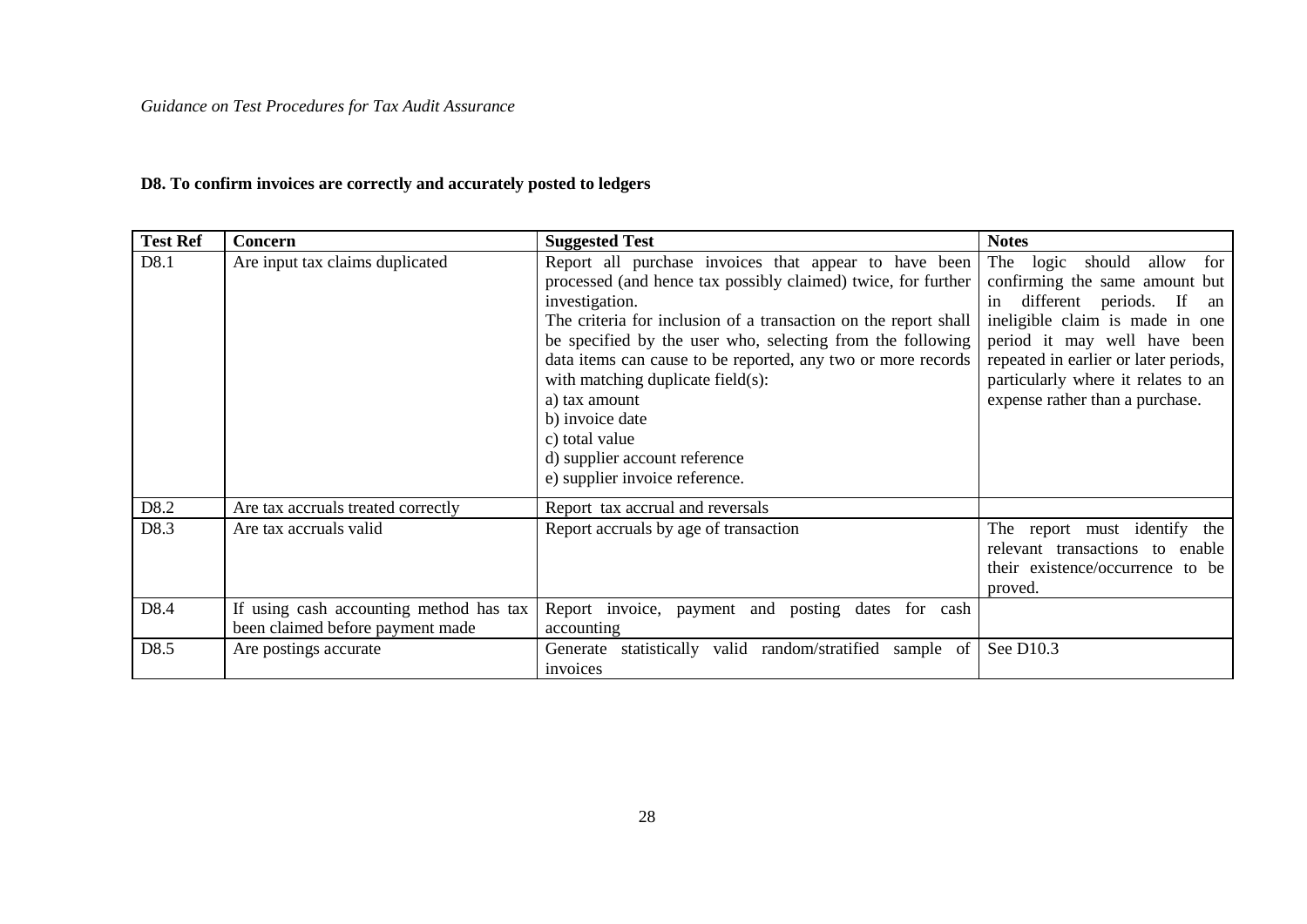## **D9. To confirm the correct tax point is applied**

| <b>Test Ref</b> | doncern.                                  | <b>Suggested Test</b>                                                                        | <b>Notes</b>                  |
|-----------------|-------------------------------------------|----------------------------------------------------------------------------------------------|-------------------------------|
| D9.1            | Is purchases (input) tax posted early     | Report posting date earlier than transaction date                                            |                               |
| D9.2            | Is purchases (input) tax claimed early    | Report invoice date later than tax period end                                                |                               |
| D9.3            |                                           | Are purchases posted to correct accounting   Report year-end adjustments / new year accruals |                               |
|                 | vear                                      |                                                                                              |                               |
| D9.4            | Are invoices entered on a date in advance | Identify invoices paid near end of tax year                                                  | May relate to following year. |
|                 | of tax period thus claiming tax early     |                                                                                              |                               |

#### **D10. To confirm the facility to trace source documents through the system**

<span id="page-28-0"></span>

| <b>Test Ref</b>   | Concern                                    | <b>Suggested Test</b>                                       | <b>Notes</b>   |
|-------------------|--------------------------------------------|-------------------------------------------------------------|----------------|
| D <sub>10.1</sub> | Ability to follow two way audit trail $-$  | Create audit trail reports with appropriate summary totals  |                |
|                   | declaration to source document and vice    |                                                             |                |
|                   | versa                                      |                                                             |                |
| D <sub>10.2</sub> | Can source documents be accessed           | Report transaction key fields enabling location of physical |                |
|                   |                                            | document or / drill down to electronic facsimile            |                |
| D <sub>10.3</sub> | Is there a source document to substantiate | Create random sample to trace                               | See also D8.6. |
|                   | tax declared or claimed                    |                                                             |                |

## **D11. To confirm Journal entries are correctly accounted for**

<span id="page-28-2"></span><span id="page-28-1"></span>

| <b>Test Ref</b> | .oncern                                    | <b>Suggested Test</b>                | <b>Notes</b> |
|-----------------|--------------------------------------------|--------------------------------------|--------------|
| D11.1           | Are taxable journals correctly entered     | Report taxable journals and GL codes |              |
| D11.2           | Are non-taxable journals correctly entered | Report non-taxable journals          |              |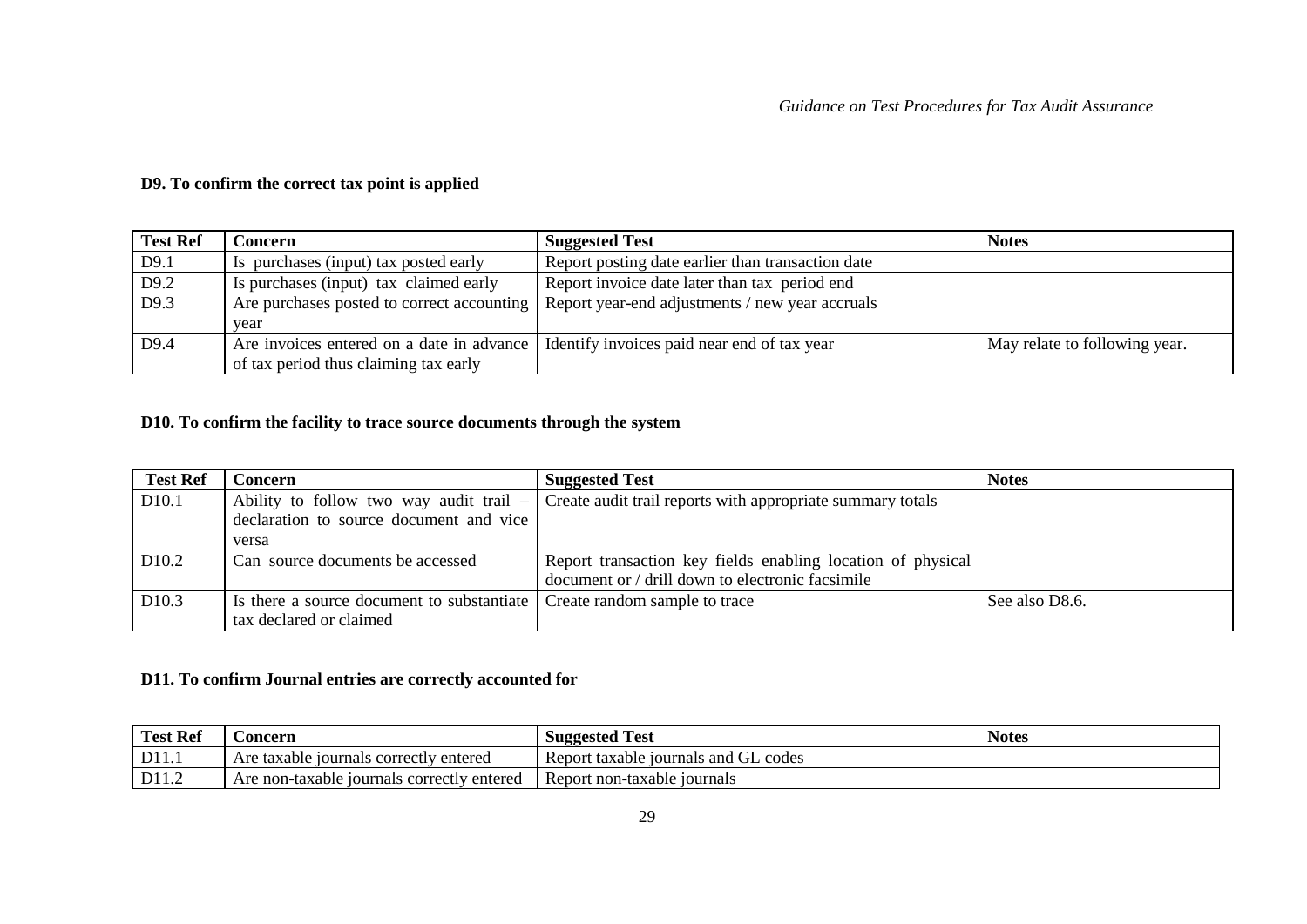| D11.3 | been posted to<br>the tax I<br>Have<br>10urnals | GL journals to accounts not used in tax<br>Report tax<br>return | I If large numbers of journals   |
|-------|-------------------------------------------------|-----------------------------------------------------------------|----------------------------------|
|       | account                                         | production                                                      | confirm accuracy of liability by |
|       |                                                 |                                                                 | selection of keywords            |

## **D12. To confirm the correct treatment and reporting of Reverse Charge/Withholding/Self-assessed Tax Invoices**

| <b>Test Ref</b>   | <b>Concern</b>                                                                          | <b>Suggested Test</b>                                                                                                                                                           | <b>Notes</b> |
|-------------------|-----------------------------------------------------------------------------------------|---------------------------------------------------------------------------------------------------------------------------------------------------------------------------------|--------------|
| D <sub>12.1</sub> | subject to<br>supplies<br>Are<br>tax/self<br>charge/withholding<br>correctly identified | reverse Report invoices relating to supplies of goods and services<br>assessed   subject to reverse charge/<br>withholding tax/ self assessment and confirm treatment<br>method |              |

## **D13. To confirm the correct treatment and reporting of bad debt relief for VAT**

<span id="page-29-1"></span><span id="page-29-0"></span>

| <b>Test Ref</b> | <b>Concern</b>                      | <b>Suggested Test</b>                                                                                | <b>Notes</b> |
|-----------------|-------------------------------------|------------------------------------------------------------------------------------------------------|--------------|
| D13.1           |                                     | Has any adjustment of tax relating to Bad   Report all Bad Debt Relief adjustments with reference to |              |
|                 | Debt Relief been correctly applied. | the original invoice on which tax was declared and to any                                            |              |
|                 |                                     | associated payment.                                                                                  |              |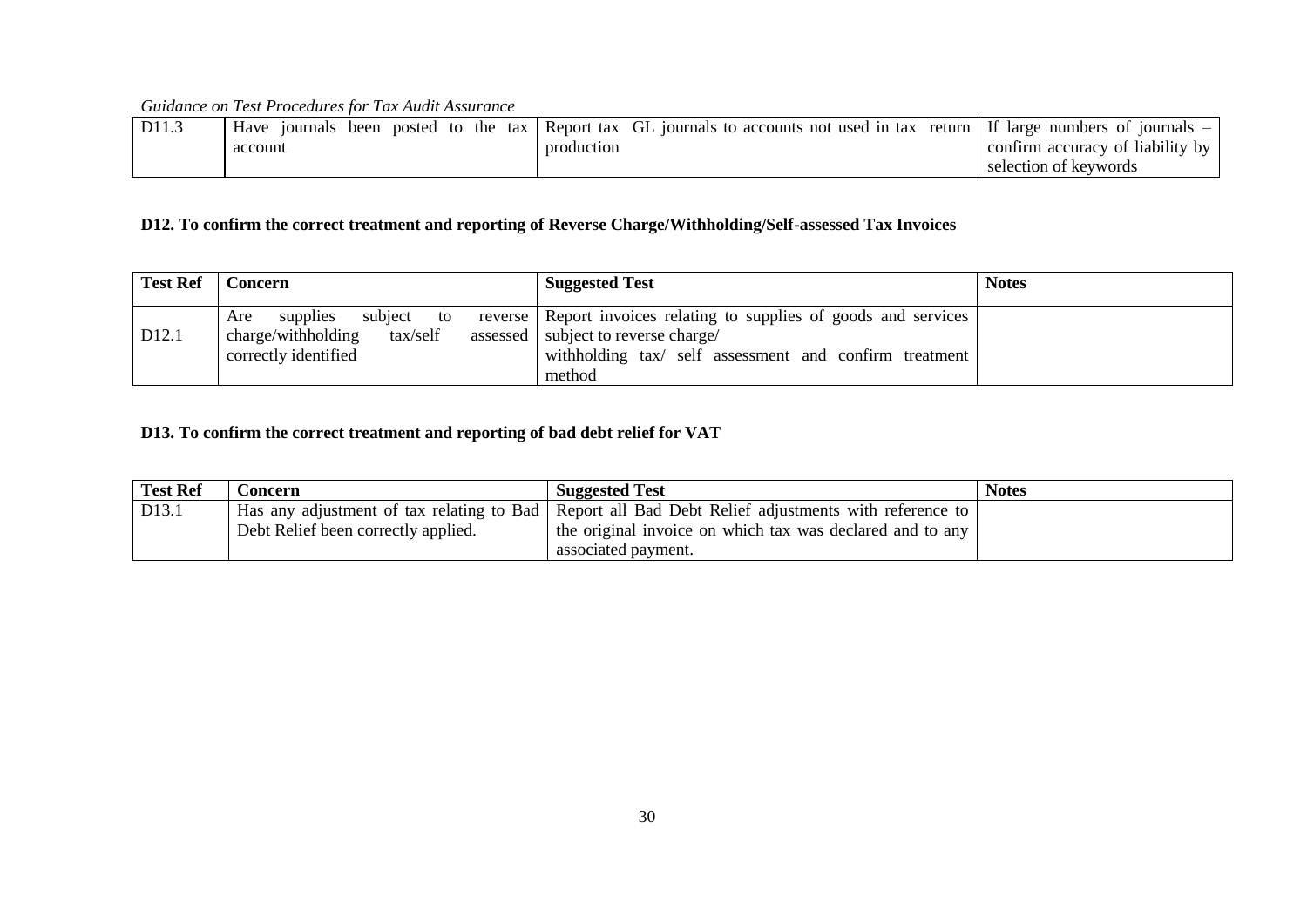#### **ANNEX E: TAX DECLARATIONS AND AUDIT TRAILS**

#### **E1. To reproduce and reconcile tax declarations**

| <b>Test Ref</b> | Concern :                                                                      | <b>Suggested Test</b>                                                                                                         | <b>Notes</b> |
|-----------------|--------------------------------------------------------------------------------|-------------------------------------------------------------------------------------------------------------------------------|--------------|
| E1.1            | Can tax returns for each period be re-run                                      | Re-run tax return, reporting transactions included                                                                            |              |
| E1.2            | Can discrepancies between declarations and<br>re-run tax returns be reconciled | Report transactions included / not included on returns<br>e.g. flagged / date stamped / changed since original return<br>date |              |
| E1.3            | Differences between declared fiscal and                                        | Details of all differences                                                                                                    |              |
|                 | commercial balances, and profits/losses.                                       |                                                                                                                               |              |

#### **E2. To confirm the existence of an audit trail**

<span id="page-30-1"></span><span id="page-30-0"></span>

| <b>Test Ref</b> | Concern                            | <b>Suggested Test</b>                                                                            | <b>Notes</b>                       |
|-----------------|------------------------------------|--------------------------------------------------------------------------------------------------|------------------------------------|
| E2.1            | Are values from each source system | Create audit trail report at summary and detail level enabling   Identify all nominal ledger tax |                                    |
|                 | included in tax return             | confirmation of controls totals from source systems to accounts. Reconcile the working           |                                    |
|                 |                                    | declaration and vice versa                                                                       | papers with the nominal ledger tax |
|                 |                                    |                                                                                                  | accounts. NB suggest this is done  |
|                 |                                    |                                                                                                  | using fresh reports from the       |
|                 |                                    |                                                                                                  | nominal ledger to combat any       |
|                 |                                    |                                                                                                  | instances of back posting.         |

## **E3. To confirm that a tax declaration contains "right tax at right time"**

<span id="page-30-3"></span><span id="page-30-2"></span>

| <b>Test Ref</b> | oncern                                             | <b>Suggested Test</b>                                         | <b>Notes</b> |
|-----------------|----------------------------------------------------|---------------------------------------------------------------|--------------|
| E3.1            | included<br>1n<br>units<br>Are<br>alı<br>reporting | Report<br>declared net and tax<br>values by reporting unit by |              |
|                 | declarations.                                      | period                                                        |              |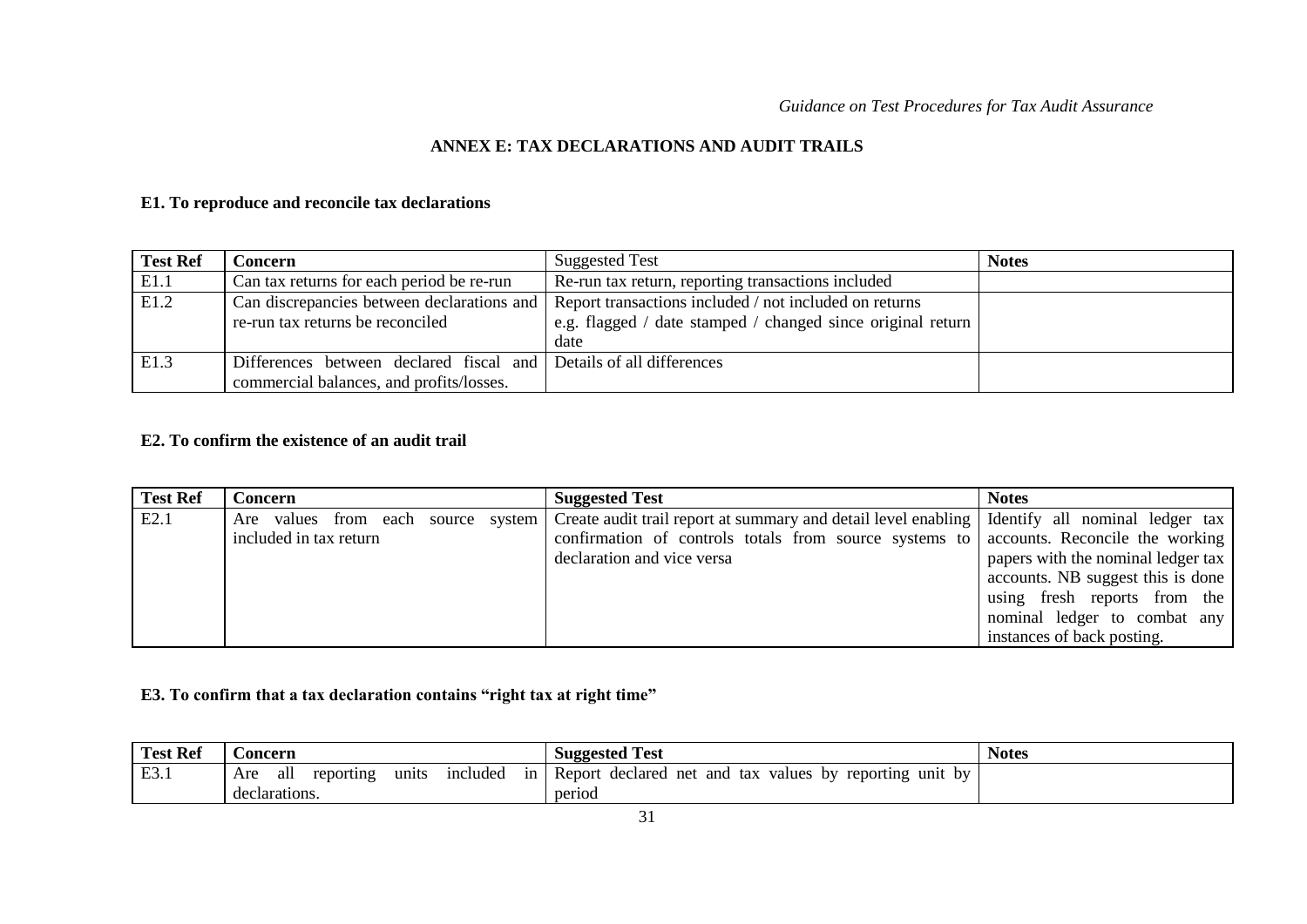| E3.2 |                                   | Are all source systems included in Report declared net and tax values by source system by              |  |
|------|-----------------------------------|--------------------------------------------------------------------------------------------------------|--|
|      | declarations                      | period and reconcile to tax Account / working papers                                                   |  |
| E3.3 | If Is the correct period reported | Report declared net and tax values by reporting unit by                                                |  |
|      |                                   | period                                                                                                 |  |
| E3.4 |                                   | Do reports accurately reflect the content of Create a report of all sources and comparison with GL tax |  |
|      | the GL                            | accounts by period                                                                                     |  |

## **E4. To confirm the correct tax treatment of manual adjustments**

<span id="page-31-0"></span>

| <b>Test Ref</b> | Concern                                      | <b>Suggested Test</b>                                      | <b>Notes</b> |
|-----------------|----------------------------------------------|------------------------------------------------------------|--------------|
| E5.1            | Are all manual adjustments to the tax return | Identify<br>supporting<br>documentation for all manual     |              |
|                 | valid                                        | adjustments.                                               |              |
|                 |                                              | Trace adjustments postings in records and ensure their tax |              |
|                 |                                              | effect is not duplicated in later tax returns.             |              |
| E5.2            | Are all changes to transactions made within  | Analyse system audit trail logs. Report any transactions   |              |
|                 | valid parameters                             | where unusual changes have been made.                      |              |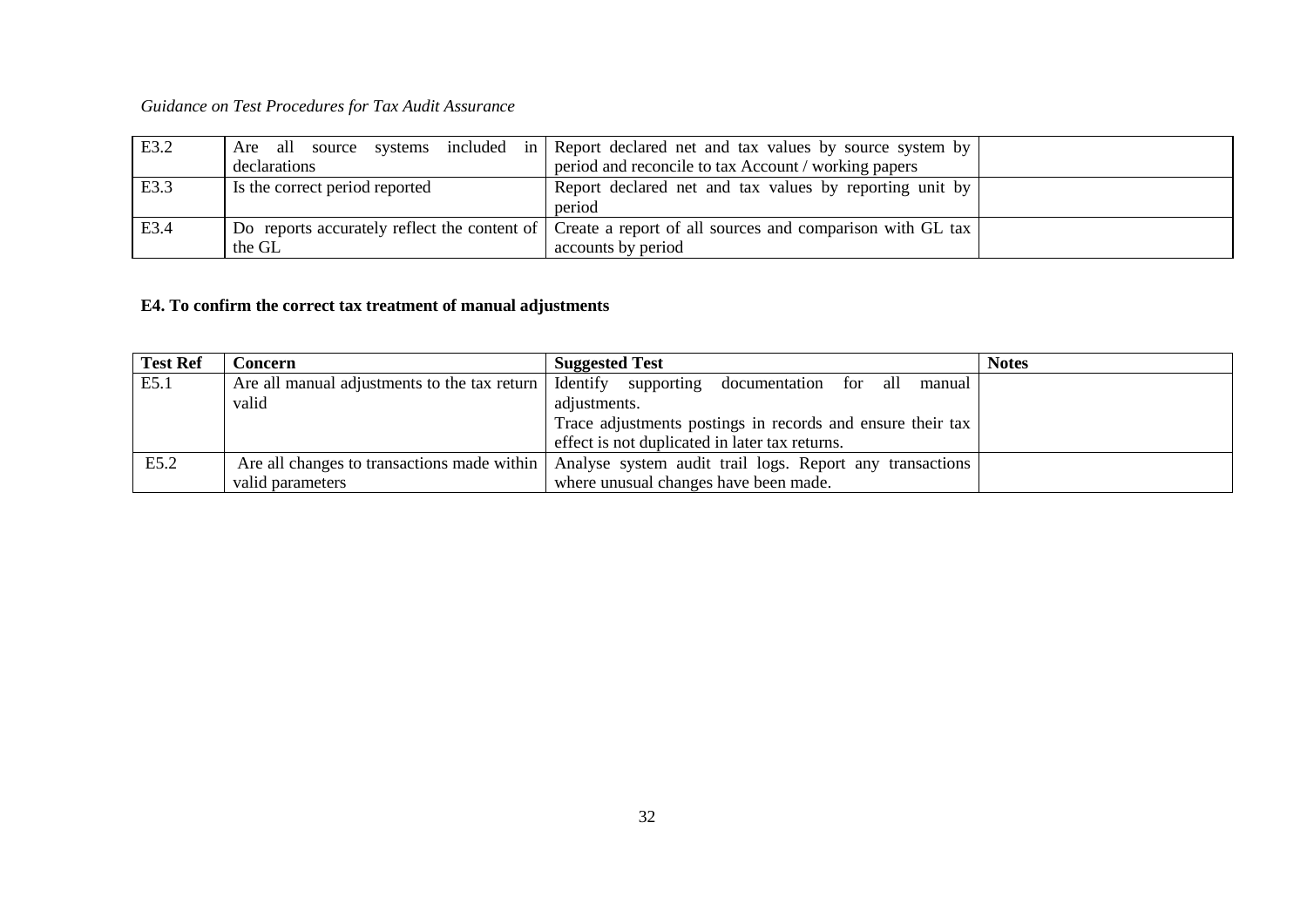## <span id="page-32-0"></span>**ANNEX F: STOCK**

# **F1. To confirm stock movements are correctly recorded**

<span id="page-32-1"></span>

| <b>Test Ref</b> | Concern                                                                                                                                                                                                                     | <b>Suggested Test</b>                                                                                                                                                                                                                  | <b>Notes</b> |
|-----------------|-----------------------------------------------------------------------------------------------------------------------------------------------------------------------------------------------------------------------------|----------------------------------------------------------------------------------------------------------------------------------------------------------------------------------------------------------------------------------------|--------------|
| F1.1            | Are all incoming goods transactions for<br>wholesalers and retailers reflected in all<br>outgoing goods transactions, allowing for<br>losses and adjustments.<br>adjustments, write-offs<br>How<br>are<br>etc.<br>recorded? | Report<br>Material in the store<br>Goods in the store<br>Material and goods damages<br>Incoming goods by material/goods type<br>Outgoing goods by material/goods type<br>Final status in warehouse according to material/goods<br>type |              |
| F1.2            | What is the frequency and method of<br>physical stocktaking and how are results<br>recorded in the business records?                                                                                                        | Report all stock adjustments arising from physical<br>stocktaking.<br>Report large (by number or value) adjustments.                                                                                                                   |              |
| F1.3            | Closing and opening stock balances not in<br>agreement                                                                                                                                                                      | Compare opening stock (product and owner) balances to<br>previous closing balances                                                                                                                                                     |              |
| F1.4            | On-hand stock balances are not as stated                                                                                                                                                                                    | Identify stock balances by comparison of receipts by<br>product and batch code, and compare to dispatches by<br>product and batch code.                                                                                                |              |
| F1.5            | Stock balance may not equal the actual stock                                                                                                                                                                                | Take a random sample of stock to hand and compare to<br>physical stock in warehouse.                                                                                                                                                   |              |
| F1.6            | Commodity<br>Incorrect<br>product<br>Code<br>Classification                                                                                                                                                                 | Take sample commodity code description to verify or<br>otherwise on both a quantity and value basis.                                                                                                                                   |              |
| F1.7            | Stock may be held outside time limits<br>(Customs)                                                                                                                                                                          | Identify consignment receipt dates.<br>Compare to authorisation.                                                                                                                                                                       |              |
| F1.8            | Unauthorised tariffs entered into Customs<br>regimes (Customs)                                                                                                                                                              | Compare product Commodity Codes to authorisation                                                                                                                                                                                       |              |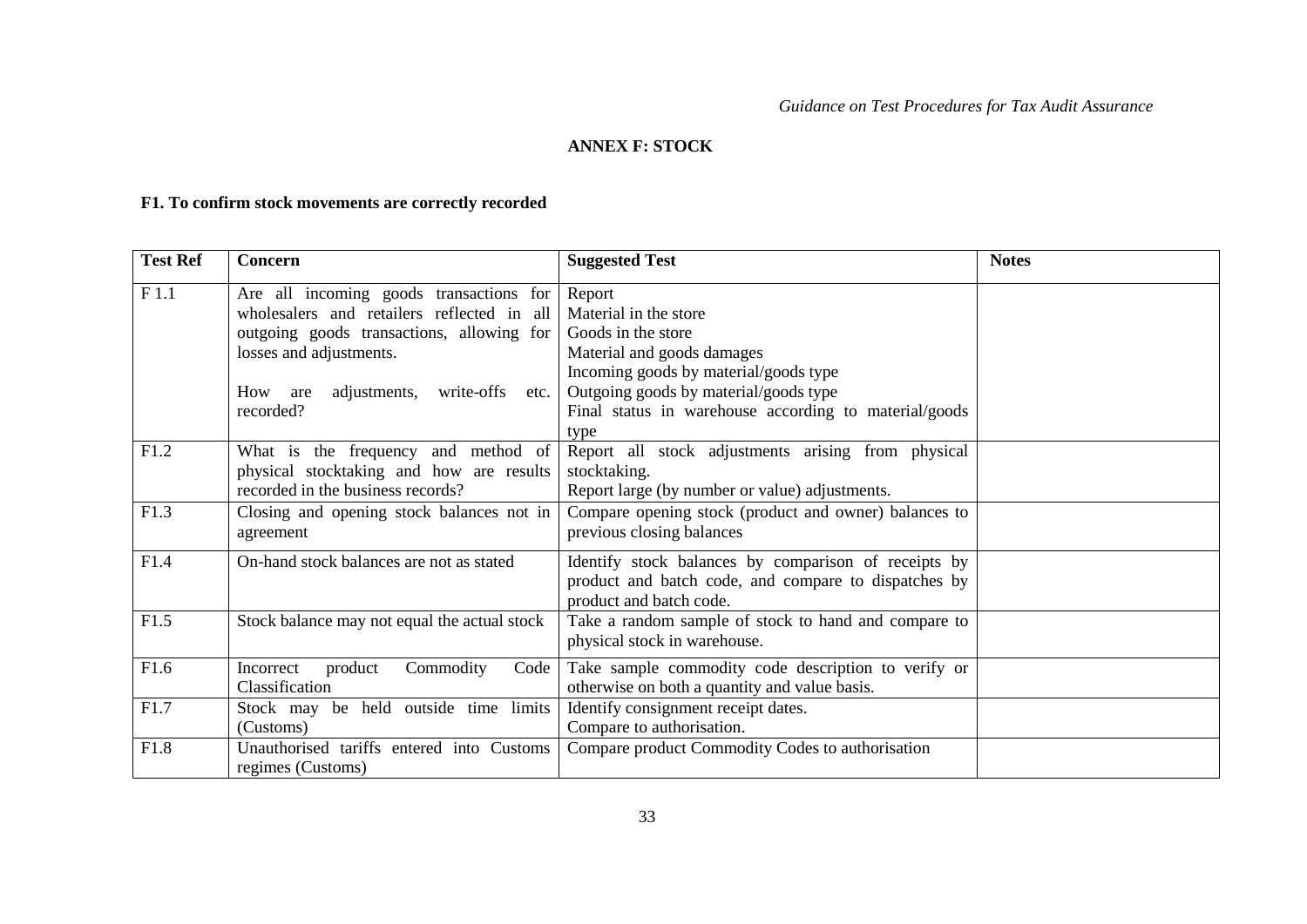| F1.9 | Not all duty suspended consignments may be | Comparison of consignment receipts to declarations. |  |
|------|--------------------------------------------|-----------------------------------------------------|--|
|      | under control in an Inventory management   |                                                     |  |
|      | system (Customs)                           |                                                     |  |

# **F2. To confirm the method and accuracy of stock valuation**

<span id="page-33-0"></span>

| <b>Test Ref</b> | <b>Concern</b>                                                      | <b>Suggested Test</b>                                                                                                                                                                                                                                                                     | <b>Notes</b>                                                                      |
|-----------------|---------------------------------------------------------------------|-------------------------------------------------------------------------------------------------------------------------------------------------------------------------------------------------------------------------------------------------------------------------------------------|-----------------------------------------------------------------------------------|
| F2.1            | Is the method employed by the business<br>to value stock acceptable | Ascertain the method of valuation. Report any<br>revaluation adjustments to stock records.<br>Test check valuation by comparison of stock<br>consignment with invoice value.<br>Identify if any periodic stock value adjustments are<br>made.<br>Compare fiscal and commercial valuations | Check for any change in stock<br>method<br>during<br>valuation<br>financial year. |
| F2.2            | Security or Bond requirements may not<br>be adequate (Customs)      | Calculate inventory duty exposure by applying a duty<br>rate (commodity code) to stock value for specific<br>purposes.                                                                                                                                                                    |                                                                                   |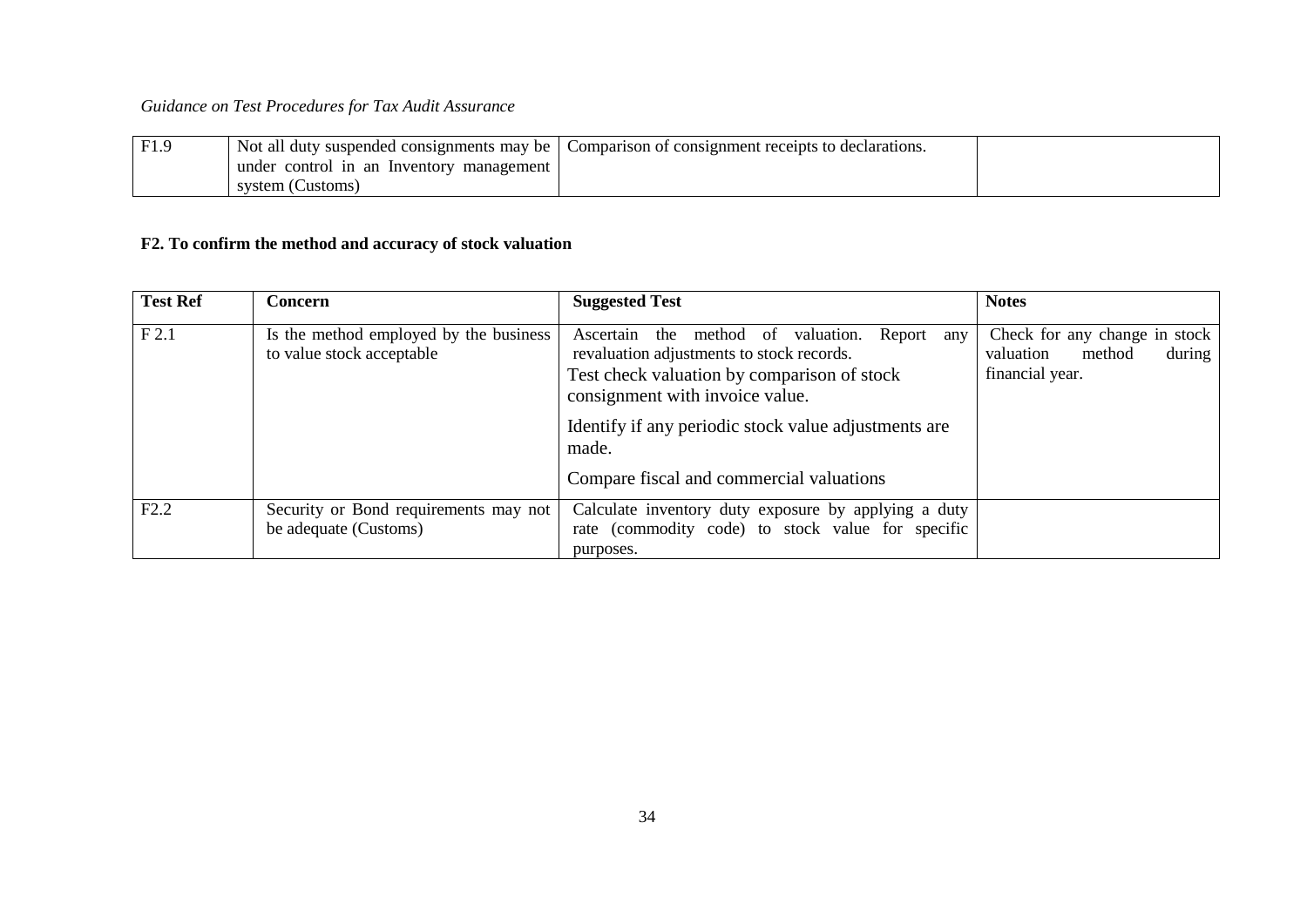## <span id="page-34-0"></span>**ANNEX G: DEPRECIATION**

# **G1. To confirm depreciation values are correctly recorded**

<span id="page-34-1"></span>

| <b>Test Ref</b> | Concern                                                             | <b>Suggested Test</b>                                                                                                                                                                                                          | <b>Notes</b>                                                                      |
|-----------------|---------------------------------------------------------------------|--------------------------------------------------------------------------------------------------------------------------------------------------------------------------------------------------------------------------------|-----------------------------------------------------------------------------------|
| G 1.1           | Are depreciation<br>values correctly<br>recorded                    | Report<br>Fiscal<br>Commercial depreciations, and comparisons<br>Immovable property by depreciation groups<br>Movable property by depreciation groups<br>Reconstructed property<br>Fixed asset additions<br>Property disposals |                                                                                   |
| G 1.2           | Incorrect depreciation<br>method<br>and<br>rate<br>applied to items | Report rates and methods used for each asset.                                                                                                                                                                                  | Check for any change in asset<br>method<br>valuation<br>during<br>financial year. |
| G1.3            | treated<br>level<br>component<br>Assets<br>are<br>at<br>differently | List of assets and depreciation applied, by component                                                                                                                                                                          |                                                                                   |
| G1.4            | Assets are taken out of accounting system                           | List of withdrawals by category and reason                                                                                                                                                                                     |                                                                                   |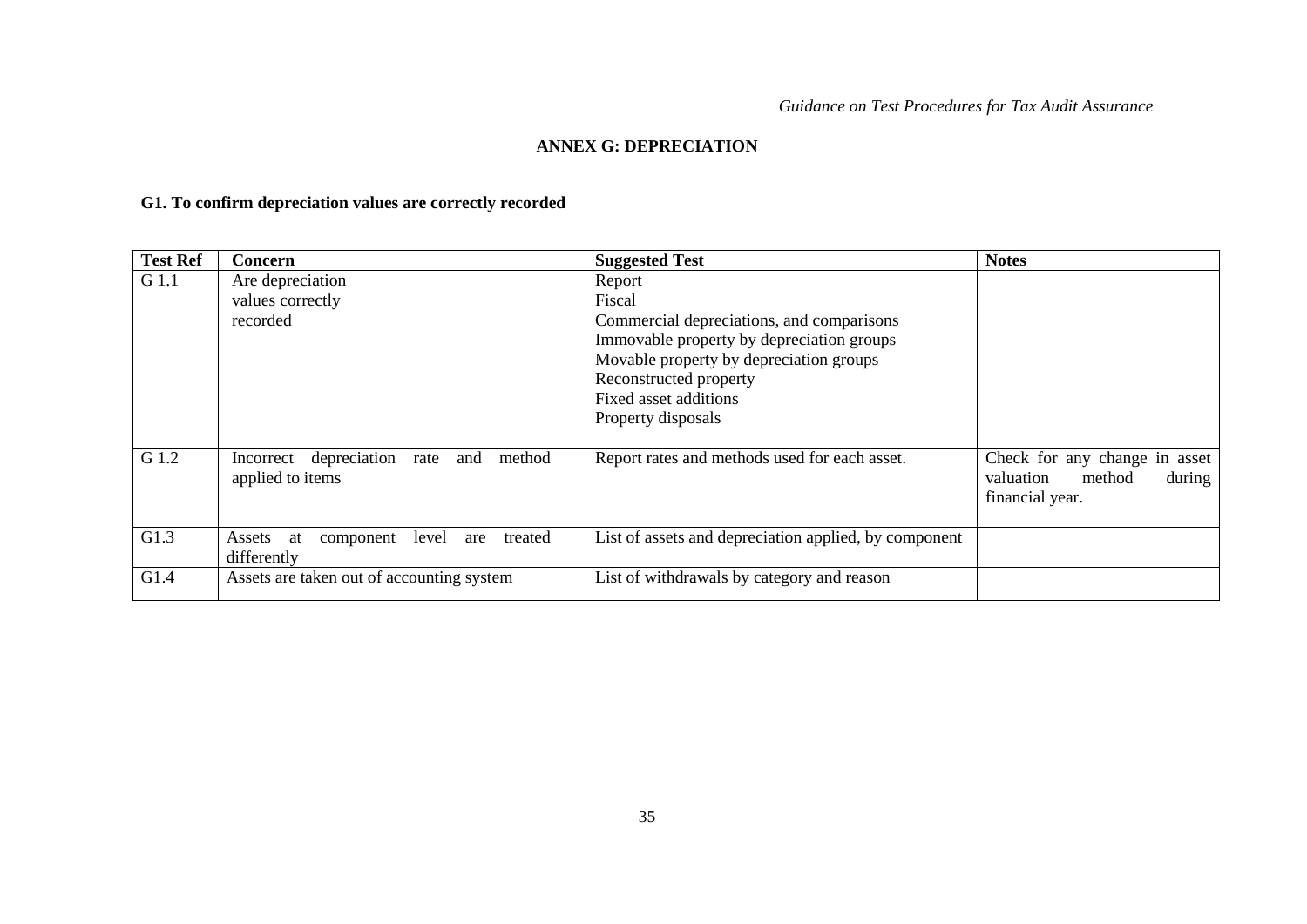## <span id="page-35-0"></span>**ANNEX H: PAYROLL TAXES**

*Unless otherwise noted, this section should also be considered to apply to Social Security Contributions***.**

#### **H1. To confirm that the payroll information supplied is complete**

| <b>Test Ref</b> | Concern                                | <b>Suggested Test</b>                                     | <b>Notes</b> |
|-----------------|----------------------------------------|-----------------------------------------------------------|--------------|
| H1.1            | Completeness of data sources           | Summary report by data source by period.                  |              |
| H1.2            | Are feeder systems properly interfaced | Report control totals for all interfaces (values, record) |              |
|                 |                                        | counts, run controls)                                     |              |

#### **H2. To assess the credibility of the payroll information supplied**

<span id="page-35-2"></span><span id="page-35-1"></span>

| <b>Test Ref</b> | <b>Concern</b>                                 | <b>Suggested Test</b>                                    | <b>Notes</b>                     |
|-----------------|------------------------------------------------|----------------------------------------------------------|----------------------------------|
| H2.1            | Is data consistent within expected volumes and | Summary report of employment income                      |                                  |
|                 | trends                                         | Summary report of taxes / social security deductions     |                                  |
| H2.2            | Are all payroll transactions recorded          | Report tax periods in which no payroll transactions take | Investigate<br>items,<br>unusual |
|                 |                                                | place and / or periods in which no tax deductions are    | trends etc.                      |
|                 |                                                | made.                                                    |                                  |
| H2.3            | Are transactions broadly as expected in terms  | Summary report of gross income and tax values            |                                  |
|                 | of liability and arithmetical accuracy         |                                                          |                                  |
| H2.4            | Do transactions include negative amounts       | Report negative amounts                                  | Depending on how tax refunds     |
|                 |                                                |                                                          | are dealt with, it may be        |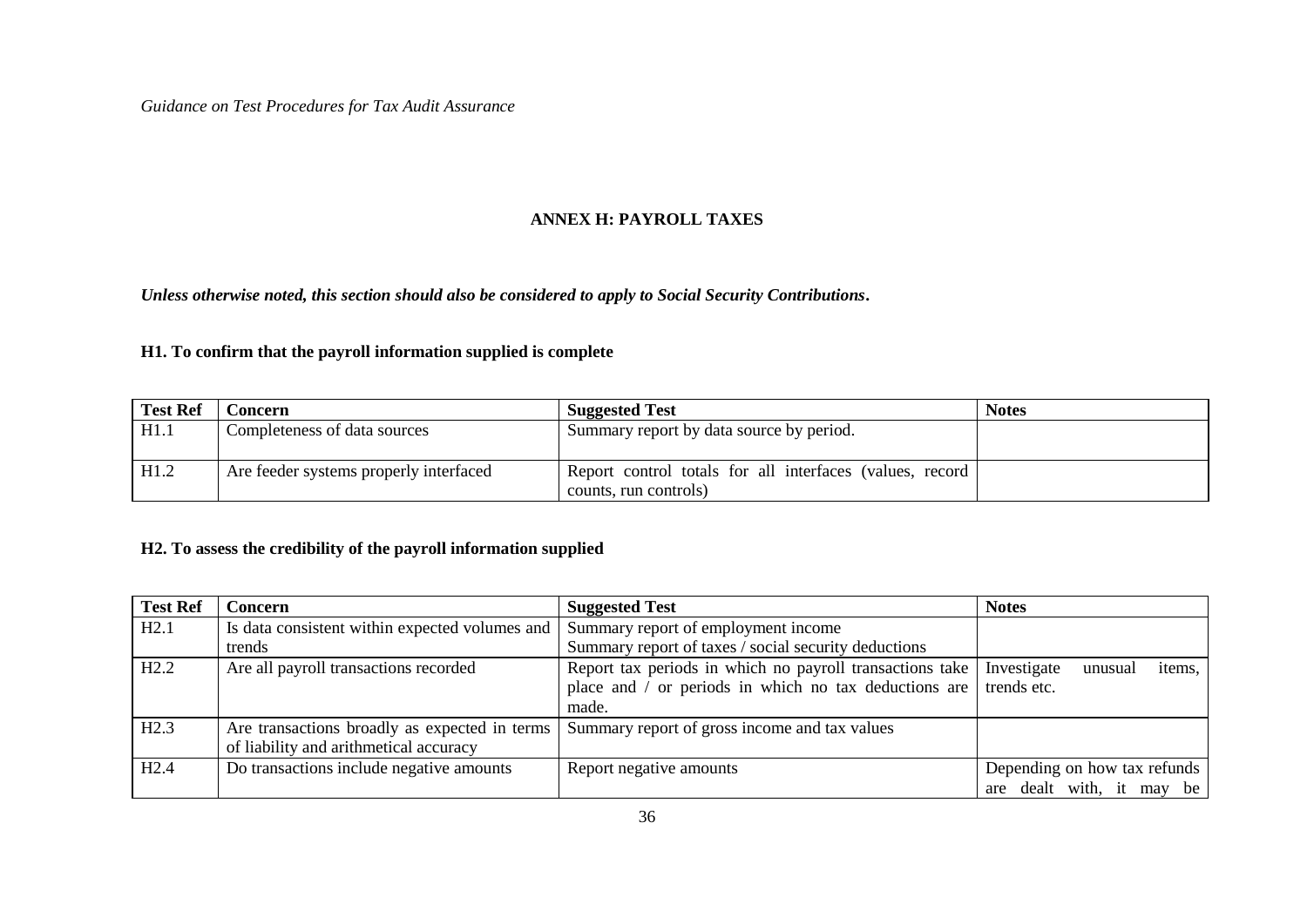|      |                                             |                                                                                      | the<br>necessary<br>restr.<br>-------<br>$.1C^+$<br>™DOI t.<br>w |
|------|---------------------------------------------|--------------------------------------------------------------------------------------|------------------------------------------------------------------|
| H2.5 | completeness of 1<br>To confirm<br>postings | periods<br>Report<br>sequence<br>gaps<br>1n<br>$\sim$ $\sim$<br>-las<br>$\mathbf{u}$ |                                                                  |

## **H3. To check any adjustments made**

| <b>Test Ref</b> | Concern                                    | <b>Suggested Test</b>                                | <b>Notes</b> |
|-----------------|--------------------------------------------|------------------------------------------------------|--------------|
| H3.1            | Does the data include deleted /<br>amended | Report potential duplicate transactions              |              |
|                 | duplicated transactions                    |                                                      |              |
| H3.2            | Does the data include adjustments          | Report adjustments (for example, where a transaction |              |
|                 |                                            | includes a tax amount but no employment income)      |              |

## **H4. To confirm that tax is deducted at the correct time**

| <b>Test Ref</b> | Concern                                | <b>Suggested Test</b>                                                                                | <b>Notes</b> |
|-----------------|----------------------------------------|------------------------------------------------------------------------------------------------------|--------------|
| H4.1            | Are tax periods closed at correct time | Report tax period start and end dates                                                                |              |
| H4.2            |                                        | Are tax deductions calculated at the correct Report transactions where payment is made significantly |              |
|                 | time                                   | earlier or later than the date on which payment is due                                               |              |
| H4.3            |                                        | Is tax paid over to the tax authority at the Check amounts deducted against record of amounts        |              |
|                 | correct time                           | received by tax authority                                                                            |              |

#### <span id="page-36-0"></span>**H5. To confirm tax correctly calculated on payroll transactions**

<span id="page-36-2"></span><span id="page-36-1"></span>

| <b>Test Ref</b> | Concern                                       | <b>Suggested Test</b>                                                                                   | <b>Notes</b> |
|-----------------|-----------------------------------------------|---------------------------------------------------------------------------------------------------------|--------------|
| H5.1            |                                               | To confirm that tax has been applied against   For each tax period, compare total taxable payments with |              |
|                 | all taxable items                             | the amount on which tax has been deducted                                                               |              |
| H5.2            |                                               | Do large values become truncated or lose Report field sizes used for income and tax values              |              |
|                 | leading digits during processing / on reports |                                                                                                         |              |